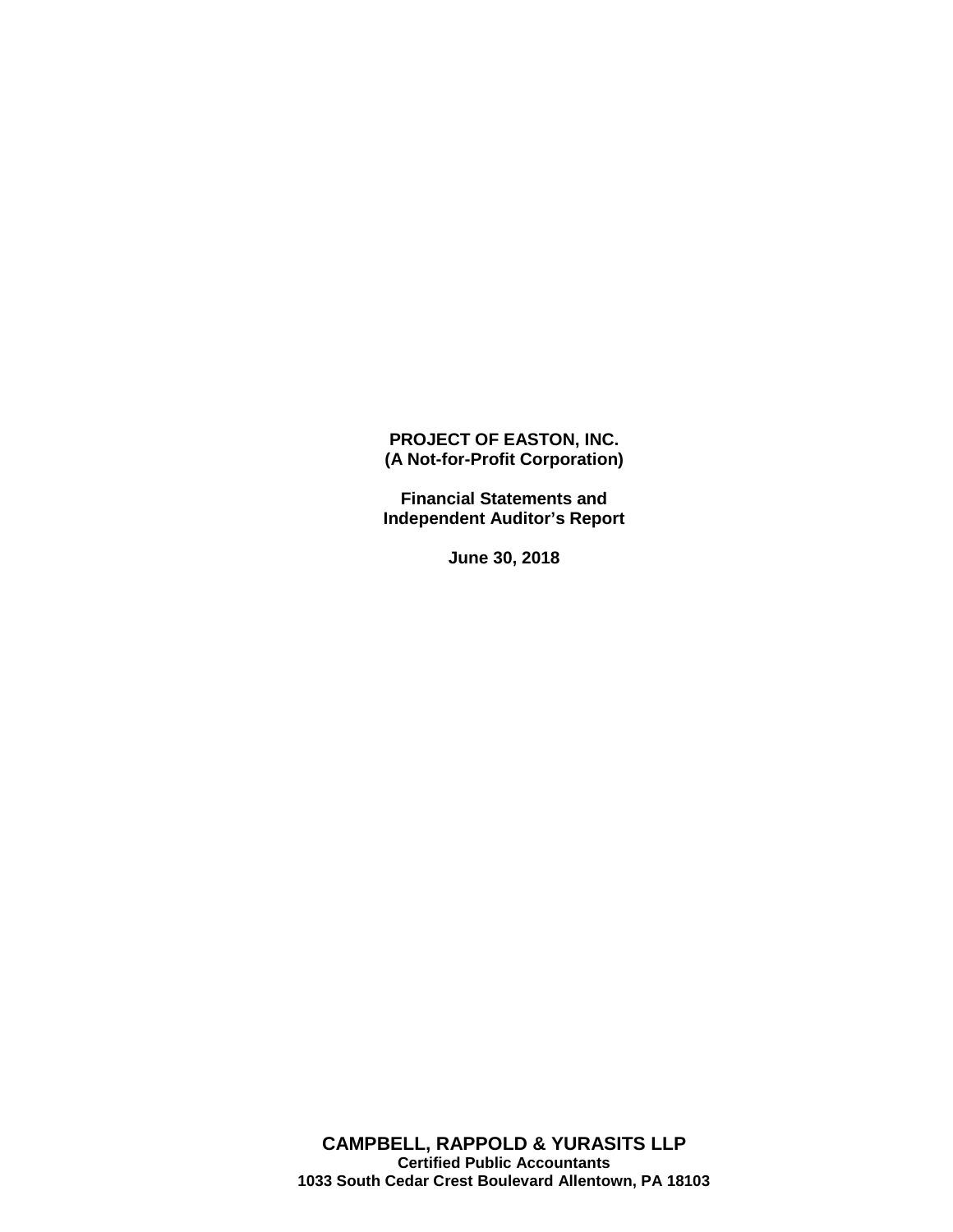## **PROJECT OF EASTON, INC. (A Not-for-Profit Corporation) TABLE OF CONTENTS**

|                                          | Page(s)  |
|------------------------------------------|----------|
| <b>Independent Auditor's Report</b>      | $1 - 2$  |
| <b>Financial Statements:</b>             |          |
| <b>Statements of Financial Position</b>  | 3        |
| <b>Statements of Activities</b>          | 4        |
| <b>Statements of Functional Expenses</b> | 5        |
| <b>Statements of Cash Flows</b>          | 6        |
| <b>Notes to Financial Statements</b>     | $7 - 18$ |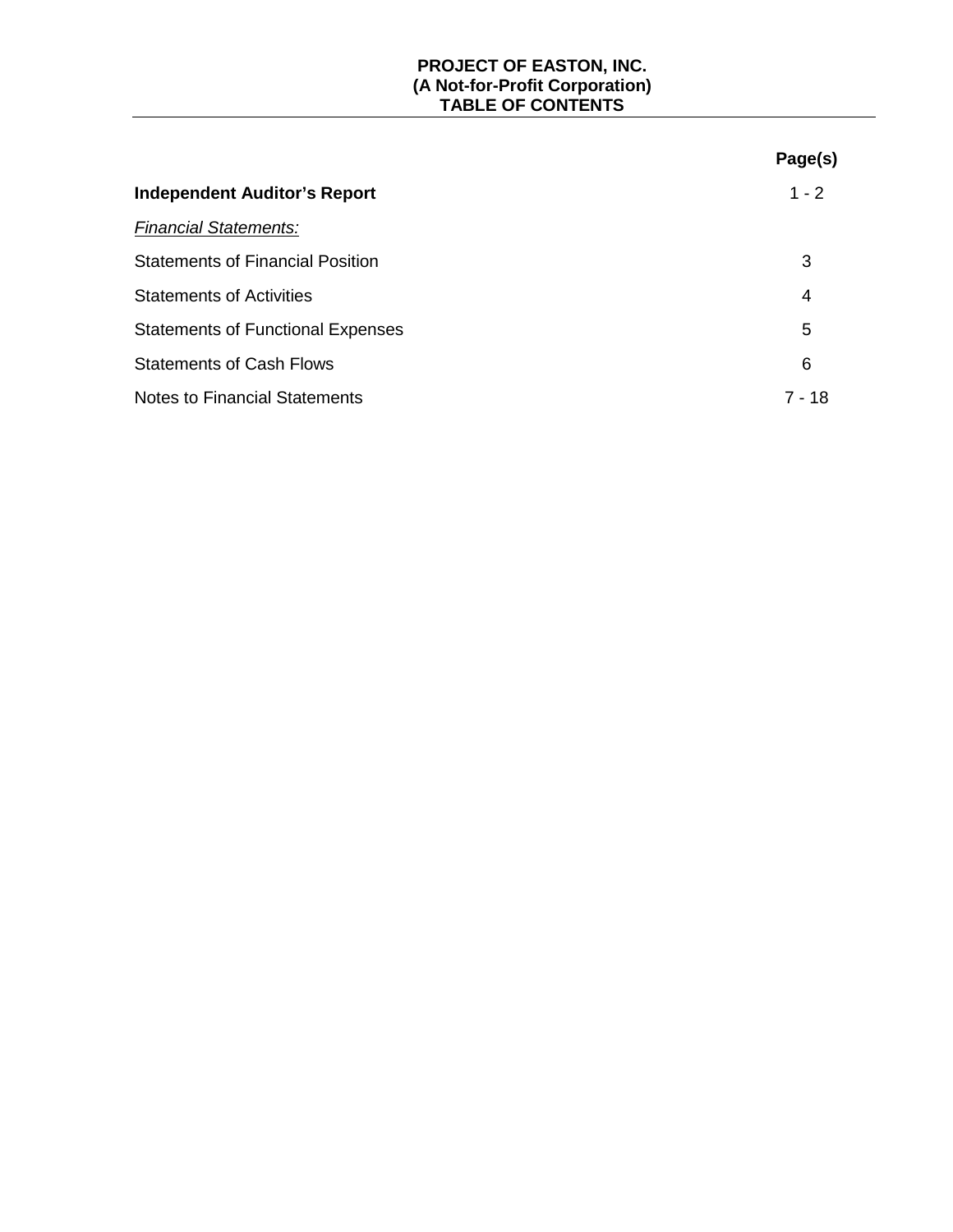

JAMES S. ANDERSON, CPA TARA L. BENDER, CPA, CSEP JAMES F. BOVA, CPA MARC A. BRINKER, CPA MELISSA A. GRUBE, CPA, CSEP DENNIS S. HELLER CPA WARREN R. HENDERSON, CPA JOHN R. ZAYAITZ, CPA DAWN C. ANDERSON, CPA MICHELLE R. BITNER, CPA ROXANNA M. BRANDLE, CPA KYLE ELSENBAUMER, CPA PAUL G. MACK, CPA, CFE GREG MOSER, JR., CPA NICHOLAS A. OTTOLINI, CPA **JASON L. SERFASS, CPA** HEIDI D. WOJCIECHOWSKI, CPA

# **INDEPENDENT AUDITOR'S REPORT**

To the Board of Directors ProJeCt of Easton, Inc. Easton, PA

We have audited the accompanying financial statements of ProJeCt of Easton, Inc. (A Not-for-Profit Corporation), which comprise the statements of financial position as of June 30, 2018 and 2017, and the related statements of activities, functional expenses and cash flows for the years then ended, and the related notes to the financial statements.

## **Management's Responsibility for the Financial Statements**

Management is responsible for the preparation and fair presentation of these financial statements in accordance with accounting principles generally accepted in the United States of America; this includes the design, implementation, and maintenance of internal control relevant to the preparation and fair presentation of financial statements that are free from material misstatement, whether due to fraud or error.

#### **Auditor's Responsibility**

Our responsibility is to express an opinion on these financial statements based on our audits. We conducted our audits in accordance with auditing standards generally accepted in the United States of America. Those standards require that we plan and perform the audit to obtain reasonable assurance about whether the financial statements are free from material misstatement.

An audit involves performing procedures to obtain audit evidence about the amounts and disclosures in the financial statements. The procedures selected depend on the auditor's judgment, including the assessment of the risks of material misstatement of the financial statements, whether due to fraud or error. In making those risk assessments, the auditor considers internal control relevant to the entity's preparation and fair presentation of the financial statements in order to design audit procedures that are appropriate in the circumstances, but not for the purpose of expressing an opinion on the effectiveness of the entity's internal control. Accordingly, we express no such opinion. An audit also includes evaluating the appropriateness of accounting policies used and the reasonableness of significant accounting estimates made by management, as well as evaluating the overall presentation of the financial statements.

We believe that the audit evidence we have obtained is sufficient and appropriate to provide a basis for our audit opinion.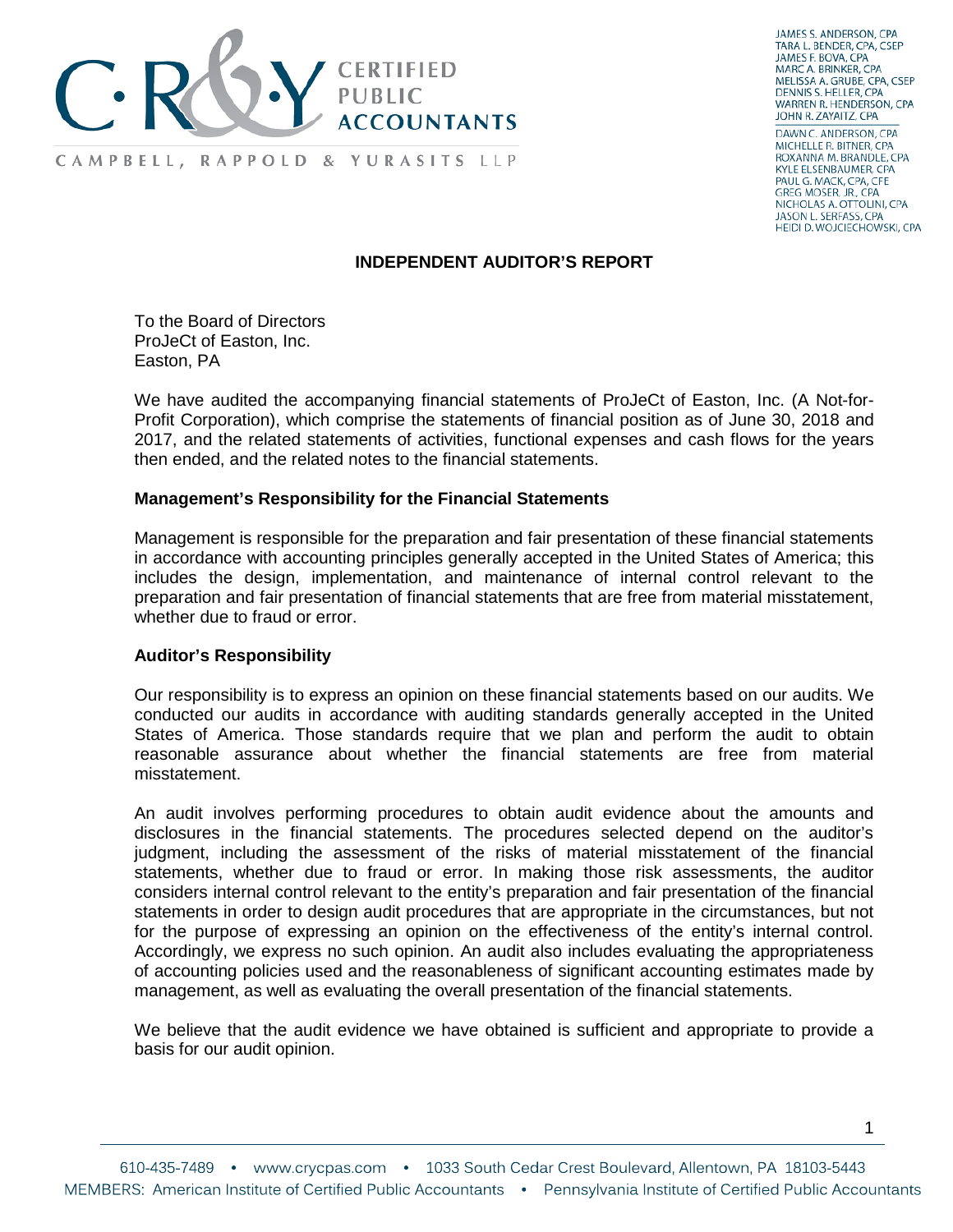# **Opinion**

In our opinion, the financial statements referred to above present fairly, in all material respects, the financial position of ProJeCt of Easton, Inc. as of June 30, 2018 and 2017, and the changes in its net assets and its cash flows for the years then ended in accordance with accounting principles generally accepted in the United States of America.

Cangbell, Rappold & Ywasta CCP

December 17 , 2018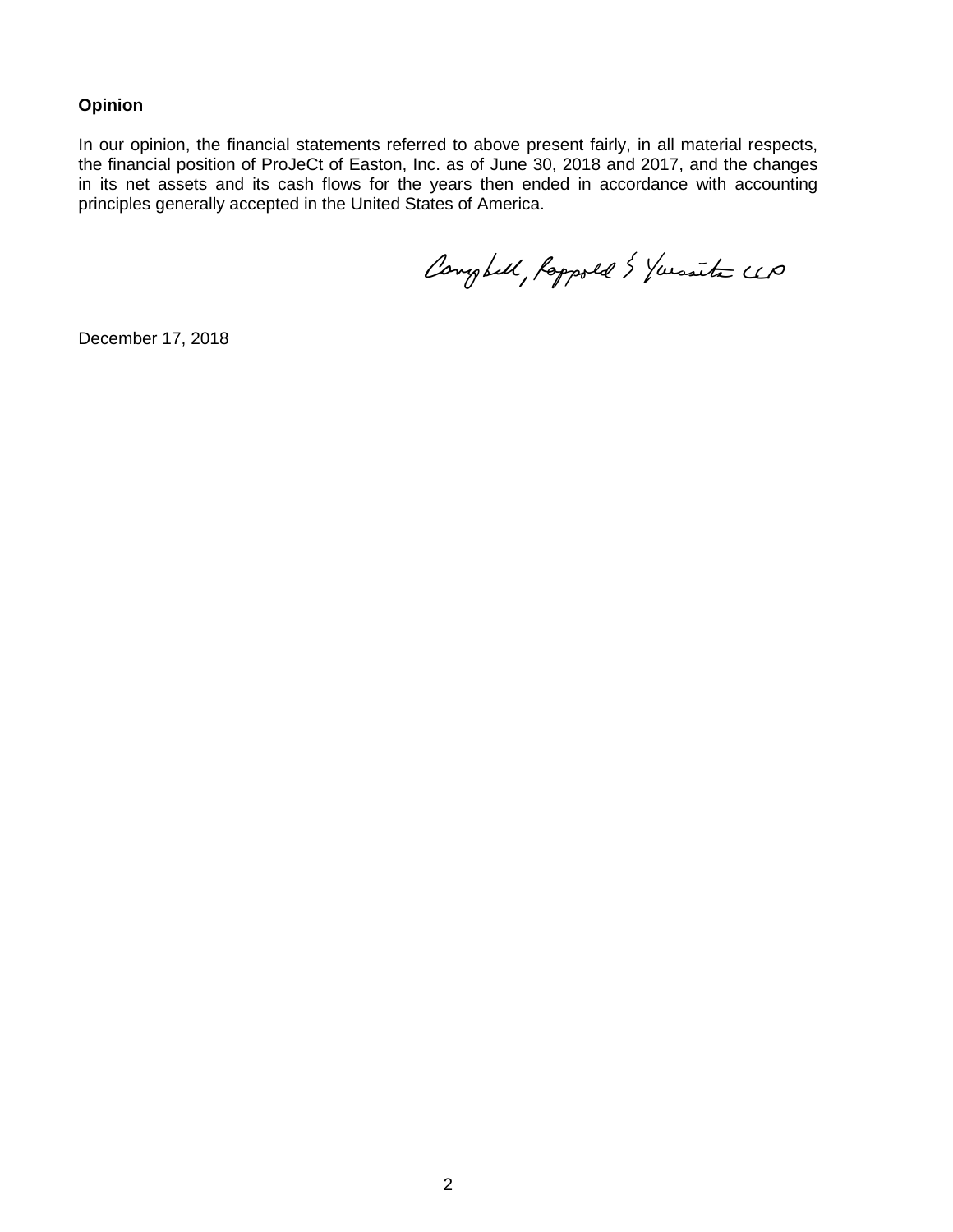## **PROJECT OF EASTON, INC. (A Not-for-Profit Corporation) STATEMENTS OF FINANCIAL POSITION June 30, 2018 and 2017**

| June 30, 2018                         |                |              |             | June 30, 2017   |               |              |             |                 |  |  |
|---------------------------------------|----------------|--------------|-------------|-----------------|---------------|--------------|-------------|-----------------|--|--|
|                                       |                | Temporarily  | Permanently |                 |               | Temporarily  | Permanently |                 |  |  |
| - ASSETS -                            | Unrestricted   | Restricted   | Restricted  | Total           | Unrestricted  | Restricted   | Restricted  | Total           |  |  |
| <b>Current Assets:</b>                |                |              |             |                 |               |              |             |                 |  |  |
| Cash and Cash Equivalents             | 668,455<br>\$. | \$<br>93,791 | \$          | 762,246<br>\$   | \$<br>424,800 | \$<br>88,562 | \$          | \$<br>513,362   |  |  |
| <b>Accounts Receivable</b>            | 68,785         |              |             | 68,785          | 56,638        |              |             | 56,638          |  |  |
| Contributions Receivable (Note 3)     | 4,602          | 32,500       |             | 37,102          | 5,524         | 38,000       |             | 43,524          |  |  |
| Prepaid Expenses                      | 13,607         |              |             | 13,607          | 14,900        |              |             | 14,900          |  |  |
| <b>Total Current Assets</b>           | 755,449        | 126,291      |             | 881,740         | 501,862       | 126,562      |             | 628,424         |  |  |
| Long-Term Investments (Note 2)        | 369,689        | 262,478      | 1,366,742   | 1,998,909       | 308,038       | 202,200      | 1,366,742   | 1,876,980       |  |  |
| Property and Equipment, (Note 4)      | 18,280         | 1,056,972    |             | 1,075,252       | 29,925        | 1,086,015    |             | 1,115,940       |  |  |
| <b>TOTAL ASSETS</b>                   | \$1,143,418    | \$1,445,741  | \$1,366,742 | \$3,955,901     | 839,825<br>\$ | \$1,414,777  | \$1,366,742 | 3,621,344<br>\$ |  |  |
| - LIABILITIES AND NET ASSETS -        |                |              |             |                 |               |              |             |                 |  |  |
| <b>Current Liabilities:</b>           |                |              |             |                 |               |              |             |                 |  |  |
| Line of Credit (Note 5)               | \$             | \$           | \$          | \$              | \$            | \$           | \$          | \$              |  |  |
| Accounts Payable and Accrued Expenses | 36,170         |              |             | 36,170          | 41,075        |              |             | 41,075          |  |  |
| Payroll and Related Accruals          | 66,816         |              |             | 66,816          | 56,200        |              |             | 56,200          |  |  |
| <b>Total Current Liabilities</b>      | 102,986        |              |             | 102,986         | 97,275        |              |             | 97,275          |  |  |
| <b>Total Liabilities</b>              | 102,986        |              |             | 102,986         | 97,275        |              |             | 97,275          |  |  |
| - NET ASSETS -                        |                |              |             |                 |               |              |             |                 |  |  |
| Undesignated                          | 683,274        |              |             | 683,274         | 404,587       |              |             | 404,587         |  |  |
| Board Designated-Operating Reserve    | 338,878        |              |             | 338,878         | 308,038       |              |             | 308,038         |  |  |
| Invested in Property and Equipment    | 18,280         | 1,056,972    |             | 1,075,252       | 29,925        | 1,086,015    |             | 1,115,940       |  |  |
| Temporarily Restricted (Note 7)       |                | 388,769      |             | 388,769         |               | 328,762      |             | 328,762         |  |  |
| Permanently Restricted (Note 7)       |                |              | 1,366,742   | 1,366,742       |               |              | 1,366,742   | 1,366,742       |  |  |
| <b>Total Net Assets</b>               | 1,040,432      | 1,445,741    | 1,366,742   | 3,852,915       | 742,550       | 1,414,777    | 1,366,742   | 3,524,069       |  |  |
| TOTAL LIABILITIES AND NET ASSETS      | \$1,143,418    | \$1,445,741  | \$1,366,742 | 3,955,901<br>\$ | 839,825<br>S  | \$1,414,777  | \$1,366,742 | \$3,621,344     |  |  |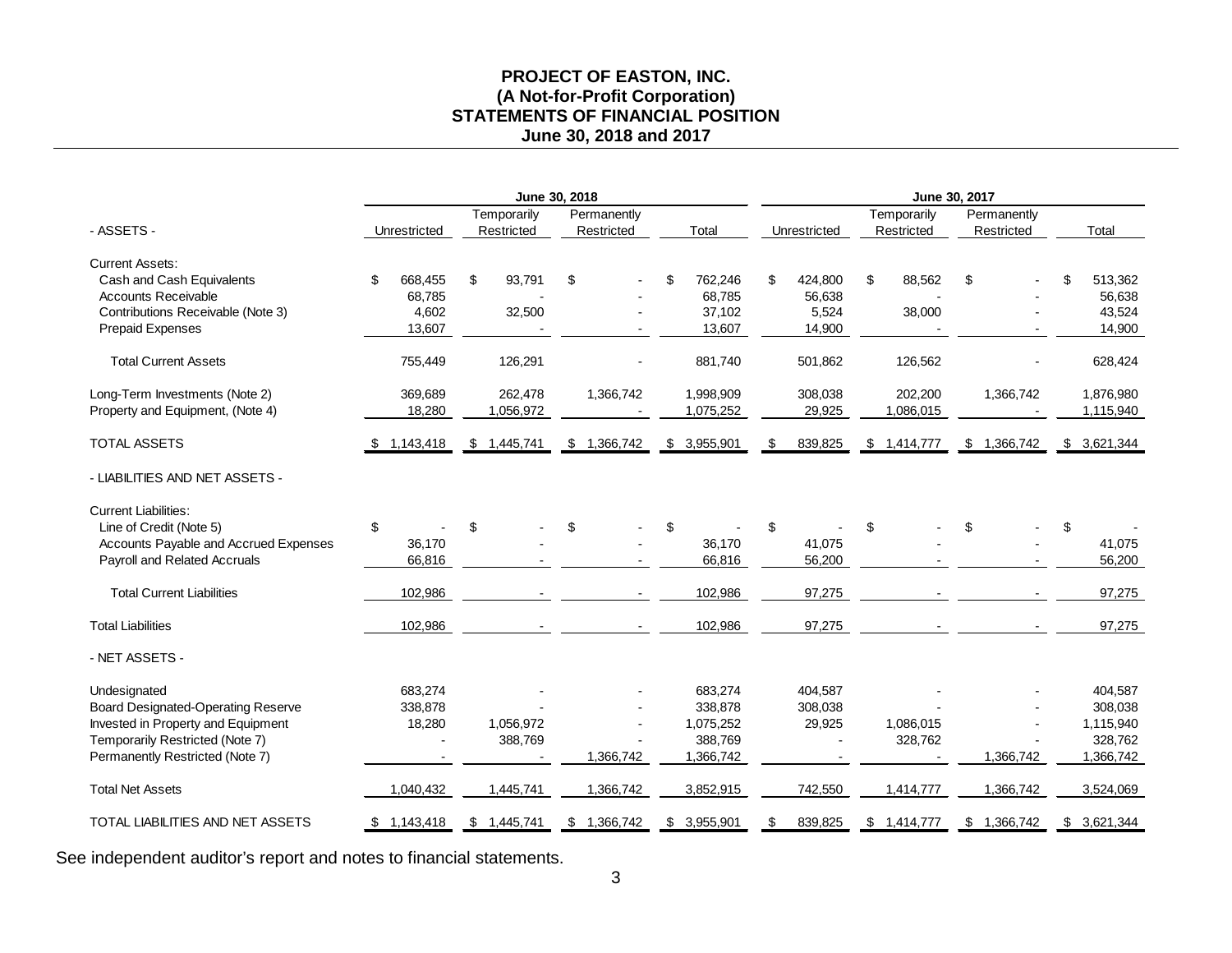### **PROJECT OF EASTON, INC. (A Not-for-Profit Corporation) STATEMENTS OF ACTIVITIES Years Ended June 30, 2018 and 2017**

|                                                      |               |                           | Year Ended June 30, 2018  | Year Ended June 30, 2017 |               |                           |                           |               |  |  |
|------------------------------------------------------|---------------|---------------------------|---------------------------|--------------------------|---------------|---------------------------|---------------------------|---------------|--|--|
|                                                      | Unrestricted  | Temporarily<br>Restricted | Permanently<br>Restricted | Total                    | Unrestricted  | Temporarily<br>Restricted | Permanently<br>Restricted | Total         |  |  |
| Revenues, Gains and Support:                         |               |                           |                           |                          |               |                           |                           |               |  |  |
| Contributions<br>Special Events (Net of direct costs | \$<br>685,858 | \$<br>244,664             | \$                        | \$<br>930,522            | 458,532<br>\$ | \$<br>258,500             | \$                        | \$<br>717,032 |  |  |
| totaling \$28,400 and \$25,854)                      | 33,427        | 500                       |                           | 33,927                   | 45,188        | 750                       |                           | 45,938        |  |  |
| <b>Contract Revenue</b>                              | 575,155       |                           |                           | 575,155                  | 585,576       | 9,567                     |                           | 595,143       |  |  |
| In-Kind Contributions                                | 244,482       |                           |                           | 244,482                  | 283,092       |                           |                           | 283,092       |  |  |
| <b>Investment Return</b>                             | 1,762         | 90,998                    |                           | 92,760                   | 4,898         | 138,867                   |                           | 143,765       |  |  |
| Other Income                                         | 2,756         |                           |                           | 2,756                    | 2,728         |                           |                           | 2,728         |  |  |
|                                                      | 1,543,440     | 336,162                   |                           | 1,879,602                | 1,380,014     | 407,684                   |                           | 1,787,698     |  |  |
| Net Assets Released from Restrictions                | 305,198       | (305, 198)                |                           |                          | 304,076       | (304, 076)                |                           |               |  |  |
| TOTAL REVENUES, GAINS AND OTHER SUPPORT              | 1,848,638     | 30,964                    |                           | 1,879,602                | 1,684,090     | 103,608                   |                           | 1,787,698     |  |  |
| Expenses:                                            |               |                           |                           |                          |               |                           |                           |               |  |  |
| <b>Program Services</b>                              | 1,340,051     |                           |                           | 1,340,051                | 1,370,250     |                           |                           | 1,370,250     |  |  |
| <b>Supporting Services:</b>                          |               |                           |                           |                          |               |                           |                           |               |  |  |
| Management and General                               | 111,046       |                           |                           | 111,046                  | 106,081       |                           |                           | 106,081       |  |  |
| Fundraising                                          | 99,659        |                           |                           | 99,659                   | 87,219        |                           |                           | 87,219        |  |  |
| <b>Total Supporting Services</b>                     | 210,705       |                           |                           | 210,705                  | 193,300       |                           |                           | 193,300       |  |  |
| <b>TOTAL EXPENSES</b>                                | 1,550,756     |                           |                           | 1,550,756                | 1,563,550     |                           |                           | 1,563,550     |  |  |
| Change in Net Assets                                 | 297,882       | 30,964                    |                           | 328,846                  | 120,540       | 103,608                   |                           | 224,148       |  |  |
| Net Assets, Beginning of Year                        | 742,550       | 1,414,777                 | 1,366,742                 | 3,524,069                | 622,010       | 1,311,169                 | 1,366,742                 | 3,299,921     |  |  |
| NET ASSETS, END OF YEAR                              | \$1,040,432   | \$<br>1,445,741           | \$1,366,742               | \$3,852,915              | 742,550<br>S  | \$1,414,777               | \$1,366,742               | \$3,524,069   |  |  |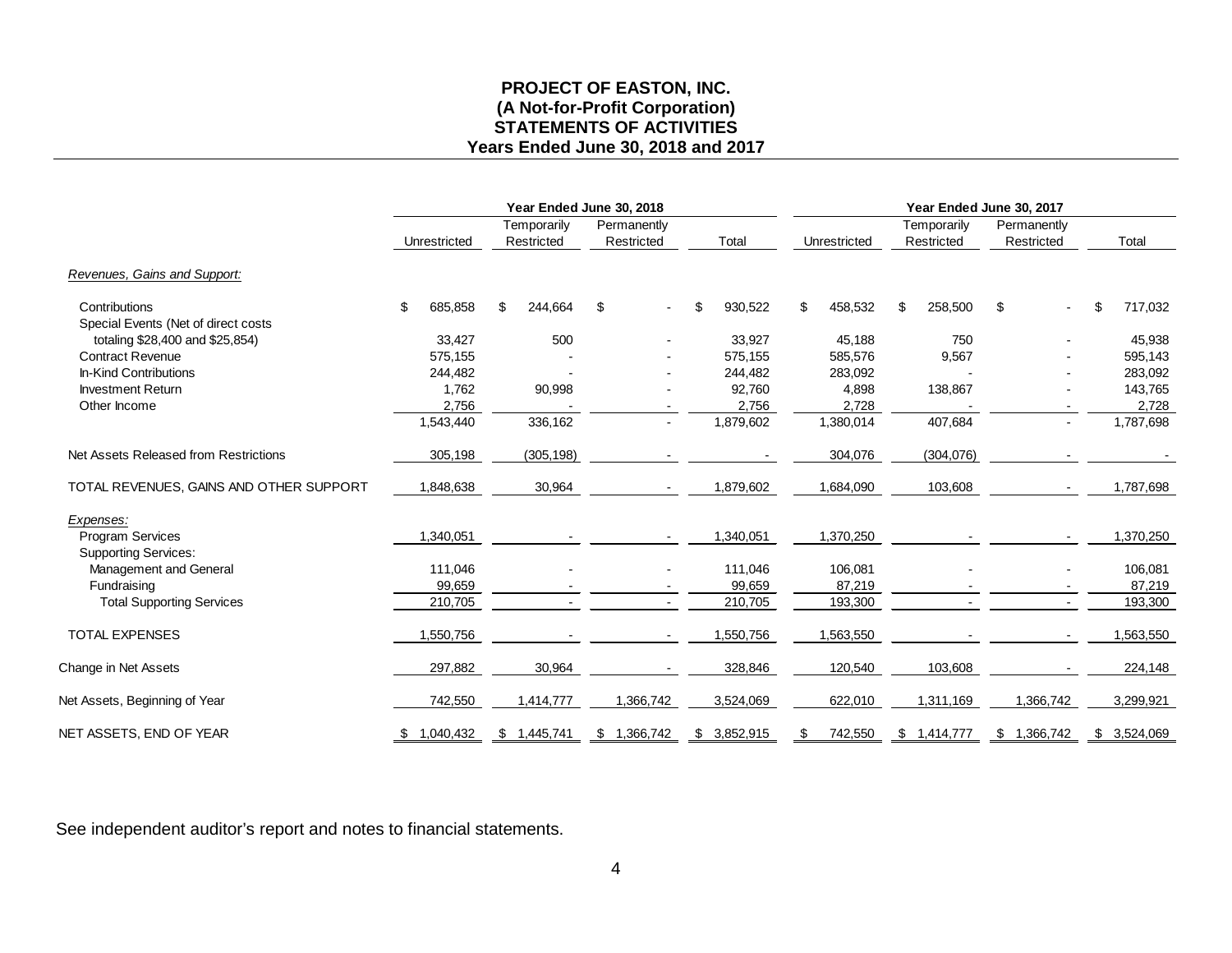#### **PROJECT OF EASTON, INC. (A Not-for-Profit Corporation) STATEMENTS OF FUNCTIONAL EXPENSES Years Ended June 30, 2018 and 2017**

|                                   |                 |     | Year Ended June 30, 2018   |    |             |       |           |     | Year Ended June 30, 2017   |            |             |    |             |     |           |
|-----------------------------------|-----------------|-----|----------------------------|----|-------------|-------|-----------|-----|----------------------------|------------|-------------|----|-------------|-----|-----------|
|                                   |                 |     | <b>Supporting Services</b> |    |             |       |           |     | <b>Supporting Services</b> |            |             |    |             |     |           |
|                                   | Program         |     | Management                 |    |             | Total |           |     | Program                    | Management |             |    |             |     |           |
|                                   | <b>Services</b> |     | and General                |    | Fundraising |       |           |     | <b>Services</b>            |            | and General |    | Fundraising |     | Total     |
| Personnel Related Expenses        | \$<br>780,401   | \$  | 71,980                     | \$ | 71,617      | £.    | 923,998   | \$. | 797,635                    | \$         | 66,230      | \$ | 56,658      |     | 920,523   |
| Professional Fee Related Expenses | 70,827          |     | 17,920                     |    | 13,246      |       | 101,993   |     | 63,394                     |            | 18,928      |    | 18,038      |     | 100,360   |
| <b>Operating Expenses</b>         | 51,778          |     | 13,531                     |    | 14,475      |       | 79,784    |     | 53,458                     |            | 14,411      |    | 12,447      |     | 80,316    |
| <b>Program Related Expenses</b>   | 81,460          |     |                            |    |             |       | 81,460    |     | 67,845                     |            | 117         |    |             |     | 67,962    |
| In-Kind Program Expenses          | 244,482         |     |                            |    |             |       | 244,482   |     | 282,821                    |            | 195         |    | 76          |     | 283,092   |
| Volunteer and Donor Expenses      | 298             |     | 245                        |    | 321         |       | 864       |     |                            |            | 271         |    |             |     | 271       |
| <b>Facility Expenses</b>          | 71,941          |     | 5,546                      |    |             |       | 77,487    |     | 64,414                     |            | 4,147       |    |             |     | 68,561    |
| <b>Total Before Depreciation</b>  | 1,301,187       |     | 109,222                    |    | 99,659      |       | 1,510,068 |     | 1,329,567                  |            | 104,299     |    | 87,219      |     | 1,521,085 |
| Depreciation                      | 38,864          |     | 1,824                      |    |             |       | 40,688    |     | 40,683                     |            | .782        |    |             |     | 42,465    |
| <b>TOTAL EXPENSES</b>             | 340,051         | \$. | 111,046                    |    | 99,659      | \$.   | 1,550,756 | S.  | ,370,250                   | S          | 106,081     |    | 87,219      | \$. | 1,563,550 |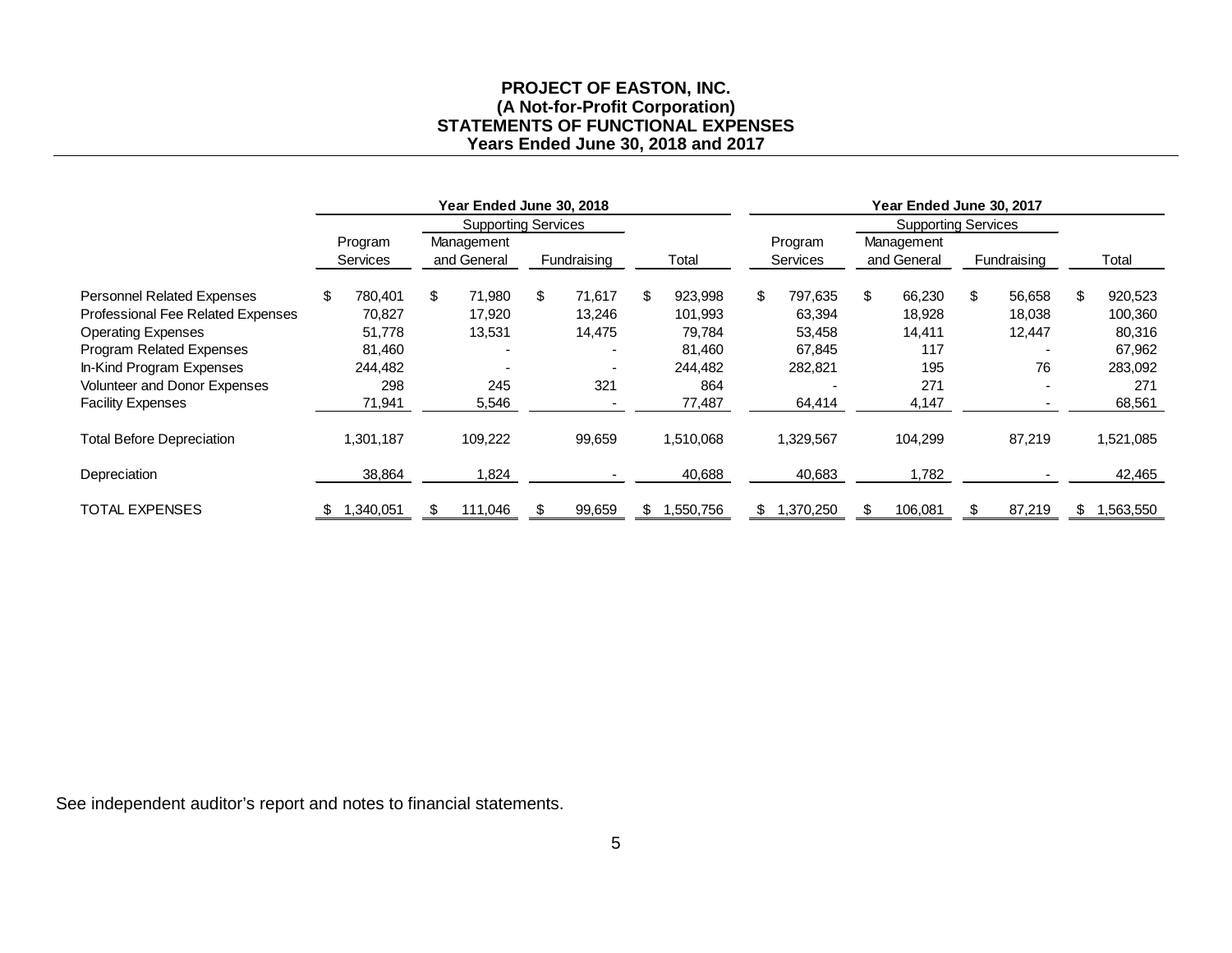## **PROJECT OF EASTON, INC. (A Not-for-Profit Corporation) STATEMENTS OF CASH FLOWS Years Ended June 30, 2018 and 2017**

|                                                                                                                                                                                                                                              | Year Ended June 30, |                                             |    |                                             |  |  |  |  |
|----------------------------------------------------------------------------------------------------------------------------------------------------------------------------------------------------------------------------------------------|---------------------|---------------------------------------------|----|---------------------------------------------|--|--|--|--|
|                                                                                                                                                                                                                                              |                     | 2018                                        |    | 2017                                        |  |  |  |  |
| <b>Cash Flows from Operating Activities:</b><br>Change in Net Assets<br>Adjustments to Reconcile Change in<br>Net Assets to Net Cash Provided by                                                                                             | \$                  | 328,846                                     | \$ | 224,148                                     |  |  |  |  |
| <b>Operating Activities:</b><br>Depreciation and Amortization<br>Unrealized Gain on Investments<br>Realized Gain on Sale of Investments<br>Decrease/(Increase) in Accounts Receivable<br>Decrease/(Increase) in Contributions Receivable for |                     | 40,688<br>(54, 605)<br>(1,716)<br>(12, 147) |    | 42,465<br>(33, 812)<br>(81, 735)<br>126,705 |  |  |  |  |
| <b>Operating Purposes</b><br>Decrease/(Increase) in Prepaid Expenses<br>Increase in Accounts Payable and<br><b>Other Liabilities</b>                                                                                                         |                     | 6,422<br>1,293<br>5,711                     |    | (5,284)<br>(4,733)<br>30,694                |  |  |  |  |
| Net Cash Provided by Operating Activities                                                                                                                                                                                                    |                     | 314,492                                     |    | 298,448                                     |  |  |  |  |
| <b>Cash Flows from Investing Activities:</b><br><b>Capital Purchases</b><br>Proceeds from Sale of Investments<br>Purchase of Investments                                                                                                     |                     | 234,320<br>(299,928)                        |    | (1,440)<br>832,466<br>(904,885)             |  |  |  |  |
| Net Cash Used by Investing Activities                                                                                                                                                                                                        |                     | (65, 608)                                   |    | (73,859)                                    |  |  |  |  |
| Cash Flows from Financing Activities:<br>Cash Received Restricted for Endowment                                                                                                                                                              |                     |                                             |    | 5,150                                       |  |  |  |  |
| Net Cash Provided by Financing Activities                                                                                                                                                                                                    |                     |                                             |    | 5,150                                       |  |  |  |  |
| Net Increase in Cash and Cash Equivalents                                                                                                                                                                                                    |                     | 248,884                                     |    | 229,739                                     |  |  |  |  |
| Cash and Cash Equivalents, Beginning of Year                                                                                                                                                                                                 |                     | 513,362                                     |    | 283,623                                     |  |  |  |  |
| CASH AND CASH EQUIVALENTS, END OF YEAR                                                                                                                                                                                                       | \$                  | 762,246                                     | \$ | 513,362                                     |  |  |  |  |
| Supplemental Data:                                                                                                                                                                                                                           |                     |                                             |    |                                             |  |  |  |  |
| <b>Noncash Contributions</b>                                                                                                                                                                                                                 | \$                  | 267,254                                     | \$ | 300,969                                     |  |  |  |  |
| <b>Stocks Contributed</b>                                                                                                                                                                                                                    | \$                  | 80,581                                      | \$ | 62,434                                      |  |  |  |  |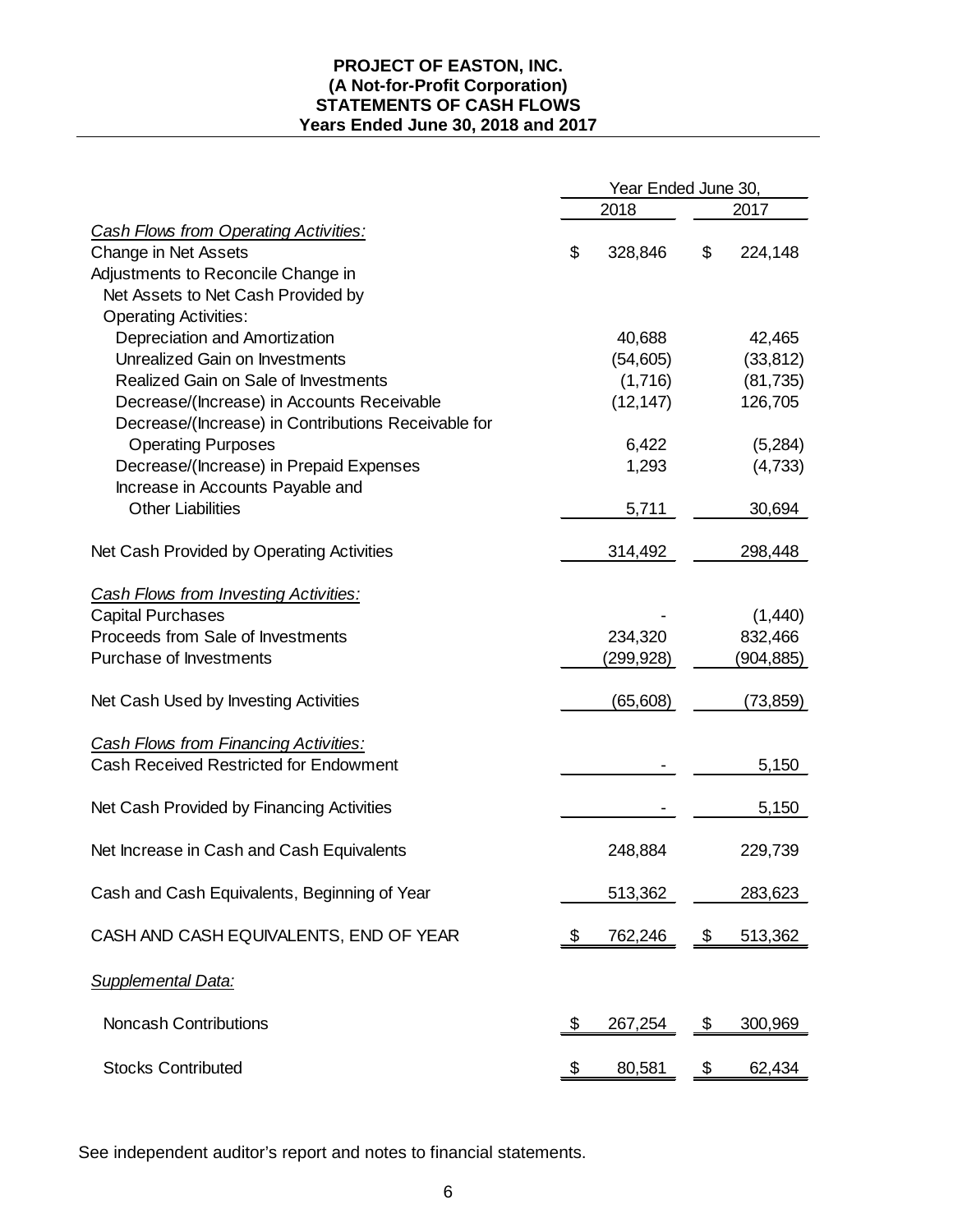## **1. Nature of Activities and Summary of Significant Accounting Policies**

#### *Nature of Activities*

ProJeCt of Easton, Inc. (ProJeCt) is a community benefit human service agency founded in 1968. The mission is to build a better community by helping people to help themselves. The agency improves the community and helps economically and educationally disadvantaged adults and children by assisting them with their emergency needs and developing their potential to achieve self sufficiency through an integrated system of evidence-based social support and education programs. ProJeCt provides assistance to more than 5,000 people a year, serving Easton and surrounding communities. The Organization is supported by donor contributions, government contracts, foundations and the United Way.

#### *Basis of Presentation*

The accompanying financial statements have been prepared on the accrual basis of accounting in accordance with accounting principles generally accepted in the United States of America. Net assets and revenues, expenses, gains, and losses are classified based on the existence or absence of donor-imposed restrictions. Accordingly, net assets of the Organization and changes therein are classified and reported as follows:

*Unrestricted Net Assets* - Net assets that are not subject to donor-imposed stipulations.

*Temporarily Restricted Net Assets* - Net assets subject to donor-imposed stipulations that may or will be met, either by actions of the Organization and/or the passage of time. When a restriction expires, temporarily restricted net assets are reclassified to unrestricted net assets and reported in the Statement of Activities as net assets released from restrictions.

*Permanently Restricted Net Assets* - Net assets subject to donor-imposed stipulations that they be maintained permanently by the Organization. Generally, the donors of these assets permit the Organization to use all or part of the income earned on any related investments for general or specific purposes.

#### *Revenues*

Revenues are reported as increases in unrestricted net assets unless use of the related assets is limited by donor-imposed restrictions. Expenses are reported as decreases in unrestricted net assets. Gains and losses on investments and other assets or liabilities are reported as increases or decreases in unrestricted net assets unless their use is restricted by explicit donor stipulation or by law. Expirations of temporary restrictions on net assets by fulfillment of the donor-stipulated purpose or by passage of the stipulated time period are reported as reclassifications between the applicable classes of net assets.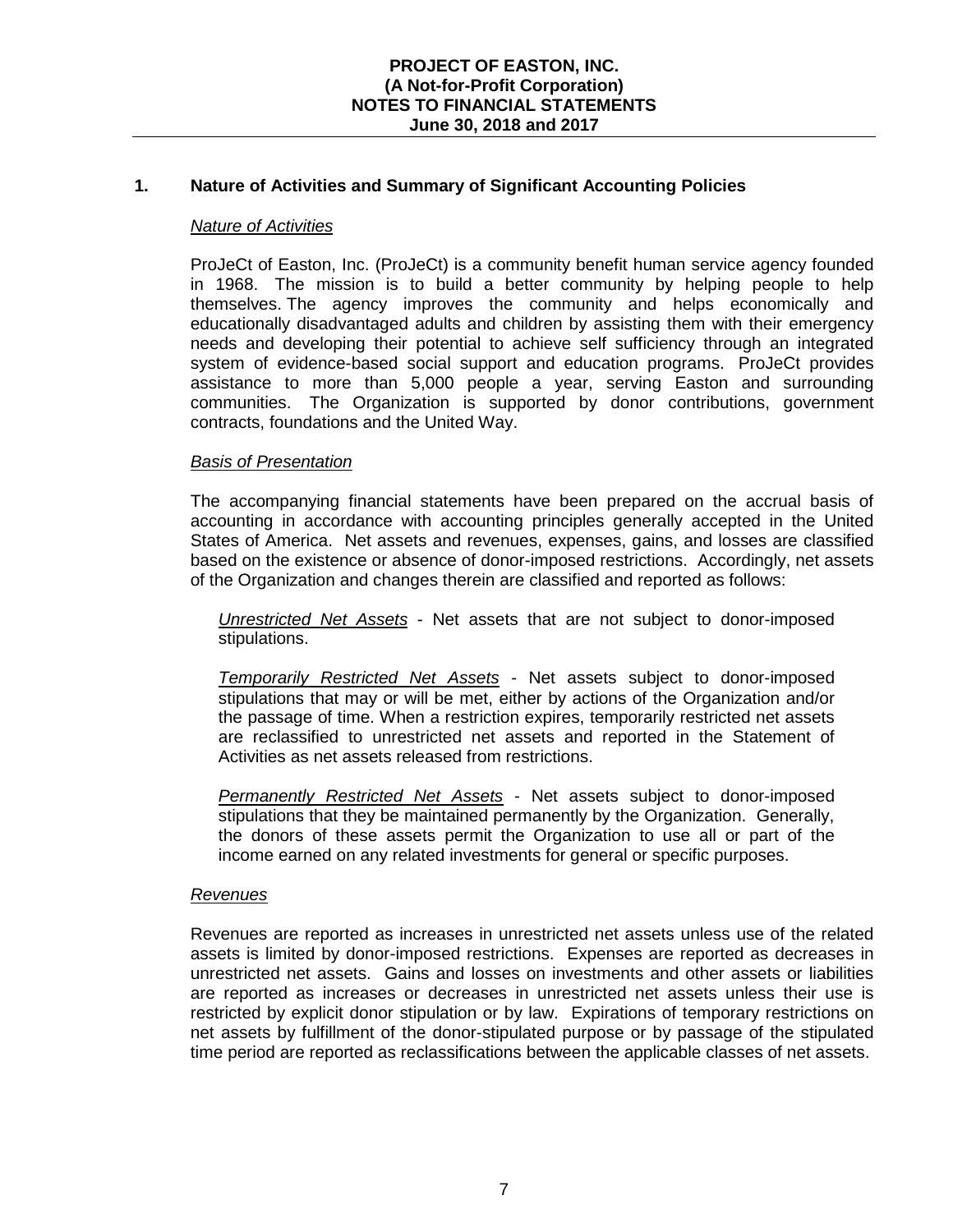## **1. Nature of Activities and Summary of Significant Accounting Policies (Continued)**

## *Contributions*

Contributions received and unconditional promises to give are measured at their fair values and are reported as an increase in net assets. The Organization reports gifts of cash and other assets as restricted support if they are received with donor stipulations that limit the use of the donated assets, or if they are designated as support for future periods. When a donor restriction expires, that is when a stipulated time restriction ends or purpose restriction is accomplished, temporarily restricted net assets are reclassified to unrestricted net assets and reported in the statement of activities as net assets released from restrictions. Donor-restricted contributions whose restrictions are met in the same reporting period are reported as unrestricted support. Management reviews contribution receivable balances for collectability based on aging of the pledges. An allowance of \$4,000 was deemed adequate by management for 2018 and 2017.

The Organization reports gifts of goods and equipment as unrestricted support unless explicit donor stipulations specify how the donated assets must be used. Gifts of longlived assets with explicit restrictions that specify how the assets are to be used and gifts of cash or other assets that must be used to acquire long-lived assets are reported as restricted support. Absent explicit donor stipulations about how long-lived assets must be maintained, the Organization reports expirations of donor restrictions when the donated or acquired long-lived assets are placed in service.

#### *Use of Estimates*

The preparation of financial statements in conformity with accounting principles generally accepted in the United States of America requires management to make estimates and assumptions that affect certain reported amounts and disclosures. Actual results could differ from those estimates.

#### *Cash and Cash Equivalents*

For purposes of the statements of cash flows, the Organization considers all highly liquid investments available for current use with an initial maturity of three months or less to be cash and cash equivalents. Money market funds held in investment accounts are excluded.

#### *Accounts Receivable*

Accounts receivable represents amounts due from various sources including government agencies. Management has determined that the receivables are fully collectible; therefore, no allowance for uncollectibles is considered necessary.

#### *Investments*

Investments in marketable securities with readily determinable fair values and all investments in debt securities are valued at their fair values in the statement of financial position. Unrealized gains and losses are included in the change in net assets.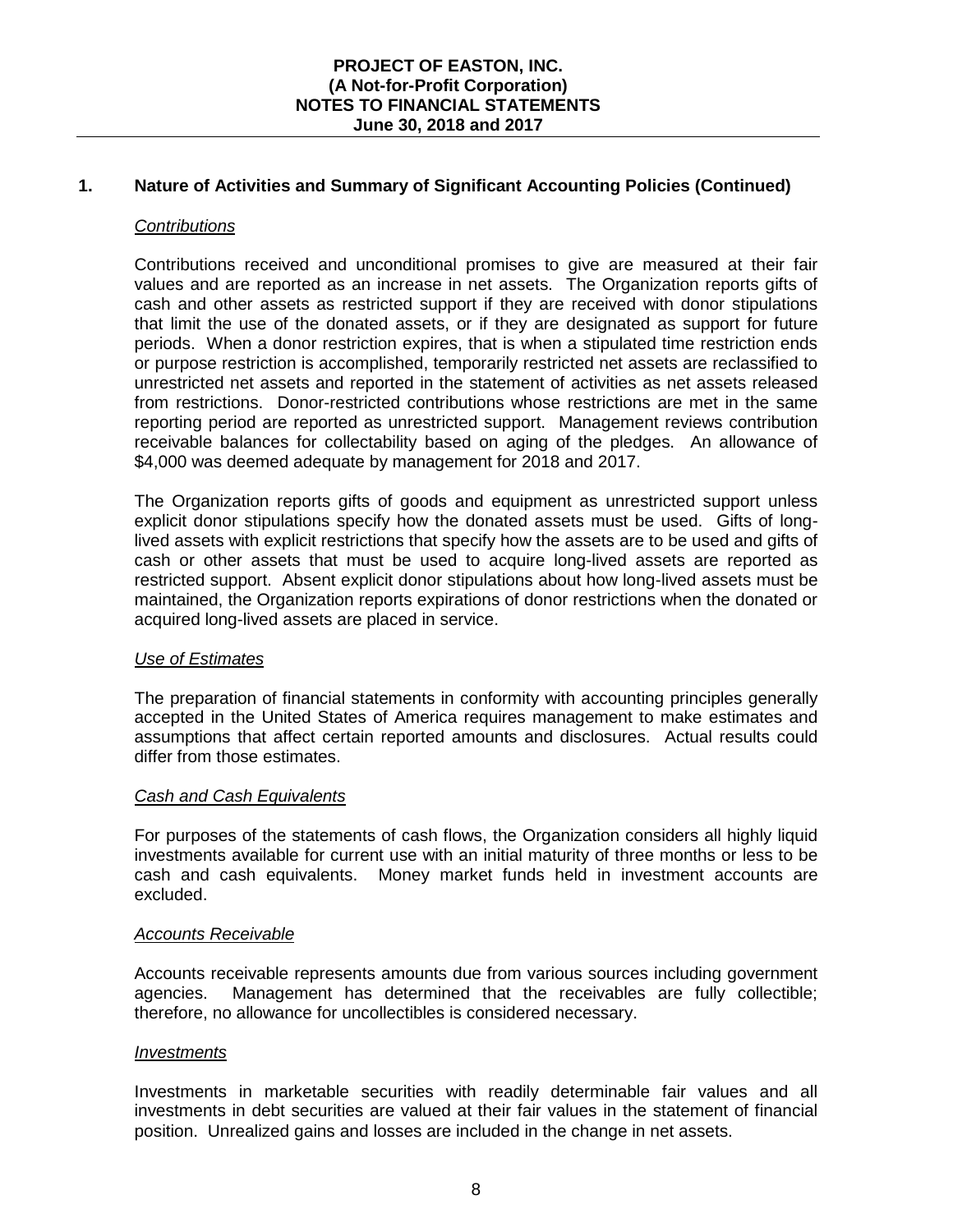## **1. Nature of Activities and Summary of Significant Accounting Policies (Continued)**

## *Property and Equipment*

The Organization capitalizes property and equipment with an original cost over \$1,000. Property and equipment is stated at cost or at estimated fair value at the date of gift. Depreciation is computed using the straight-line method over the estimated lives of the assets, as follows:

| Equipment                     | 5-15 years    |
|-------------------------------|---------------|
| <b>Furniture and Fixtures</b> | 5-10 years    |
| Leasehold Improvements        | 5-15 years    |
| <b>Building Improvements</b>  | $10-40$ years |
| <b>Building</b>               | 40 years      |

Routine repairs and maintenance costs are expensed as incurred.

## *Donated Materials and Services*

Donated materials and equipment are reflected as contributions in the accompanying statements at their estimated values at the date of receipt. Donated services of a specialized skill (i.e., legal) that would be purchased in the absence of this donation are recorded at estimated market rate for the corresponding hours spent. No amounts have been recognized in the accompanying statement of activities for donated services because the criteria for recognition of such volunteer efforts have not been satisfied. However, a substantial number of volunteers have donated significant amounts of their time in the Organization's program services and in its fund-raising campaigns.

### *Income Taxes*

ProJeCt of Easton, Inc. is a not-for-profit organization that is exempt from income taxes under Section 501(c)(3) of the Internal Revenue Code.

The accounting standard for uncertainty in income taxes addresses the determination of whether tax benefits claimed or expected to be claimed on a tax return should be recorded in the financial statements. Under that guidance, the Organization may recognize the tax benefits from an uncertain tax position only if it is more likely than not that the tax position will be sustained on examination by taxing authorities based on the technical merits of the position. Examples of tax positions include the tax-exempt status of the Organization and various positions related to the potential sources of unrelated business taxable income (UBIT). The tax benefits recognized in the financial statements from such a position are measured based on the largest benefit that has a greater than 50% likelihood of being realized upon ultimate settlement. There were no unrecognized tax benefits identified or liabilities recorded for fiscal year 2018 or 2017.

The Organization files its 990 with the United States Internal Revenue Service. The Organization is generally no longer subject to examination by the Internal Revenue Service for years before 2015.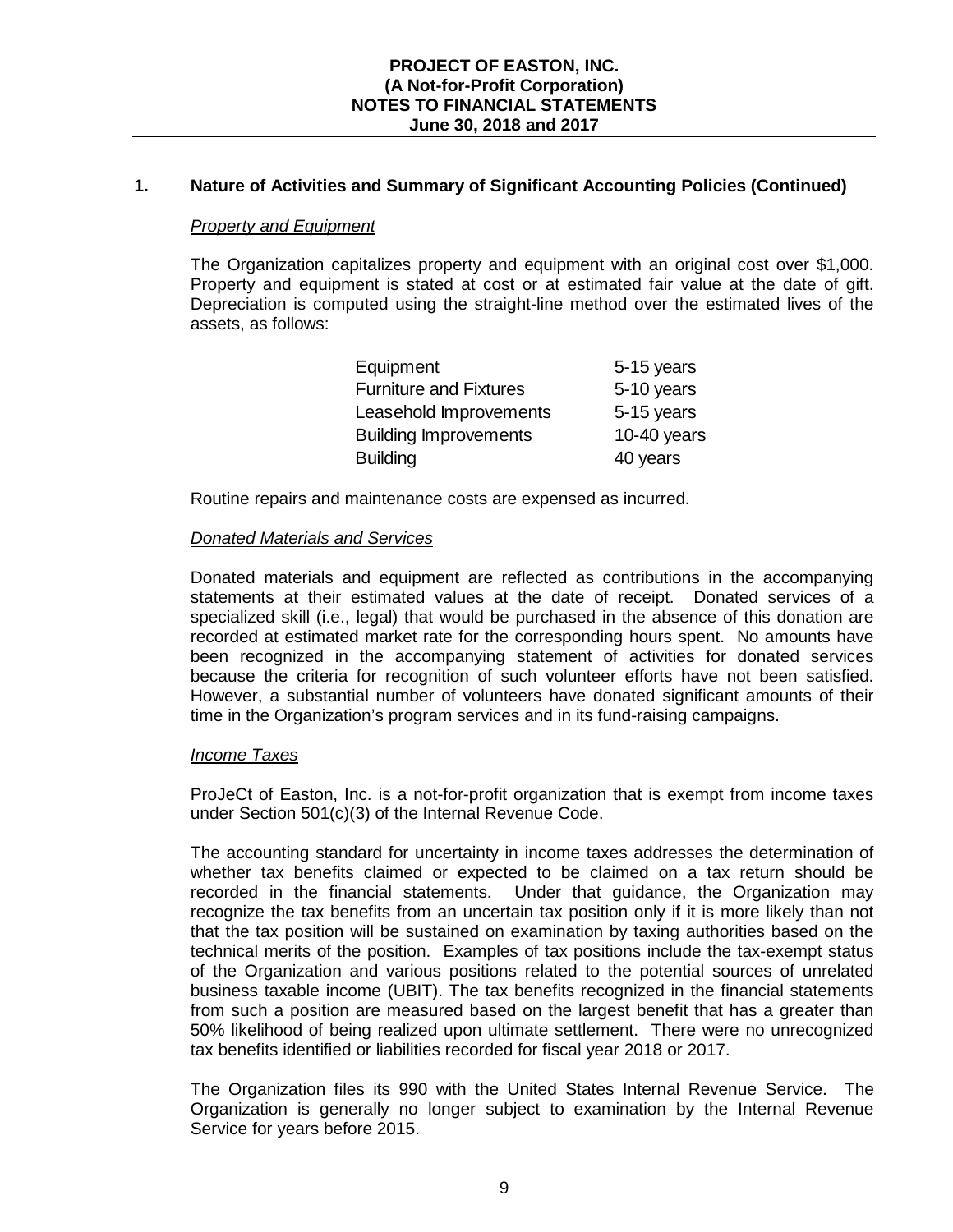## **1. Nature of Activities and Summary of Significant Accounting Policies (Continued)**

## *Functional Allocation of Expenses*

The costs of providing the various programs and other activities have been summarized on a functional basis in the statement of activities. Accordingly, certain costs have been allocated among the programs and supporting services benefited. Expenses that can be identified with a specific program, fundraising, or support service are allocated directly according to their natural classification. Other expenses that are common to several functions are allocated based on estimates made for time spent by key personnel between functions, space occupied by function, and other objective bases.

## *Concentration of Credit Risk*

The Organization maintains accounts at various banks. Accounts at each bank are insured by the Federal Deposit Insurance Corporation (FDIC) up to \$250,000. At times, the Organization maintains cash balances which may exceed federally insured limits; it historically has not experienced any credit-related losses. Amounts in excess of FDIC limits at June 30, 2018 were \$465,209.

#### *Concentration of Grants*

Approximately 25% of the Organization's support for the year ended June 30, 2018 came from government grants. Approximately 27% of the support came from government grants in 2017.

#### *Advertising Costs*

Advertising costs are expensed as incurred and charged to programs and/or management and general based on the nature of the expense. Total advertising expense was \$2,217 and \$2,522 for the years ended June 30, 2018 and 2017, respectively.

#### **2. Investments**

Investments as of June 30, 2018 and 2017 are summarized as follows:

|                     |           | June 30, 2018 | June 30, 2017 |           |  |  |
|---------------------|-----------|---------------|---------------|-----------|--|--|
| Money Market Funds  | Cost      | <b>Market</b> | Cost          | Market    |  |  |
|                     | 54.263    | \$<br>54.263  | 229,732       | 229,732   |  |  |
| <b>Mutual Funds</b> | 1,848,013 | 1,944,646     | 1,504,230     | 1,647,248 |  |  |
|                     | 1,902,276 | 1,998,909     | 1,733,962     | 1,876,980 |  |  |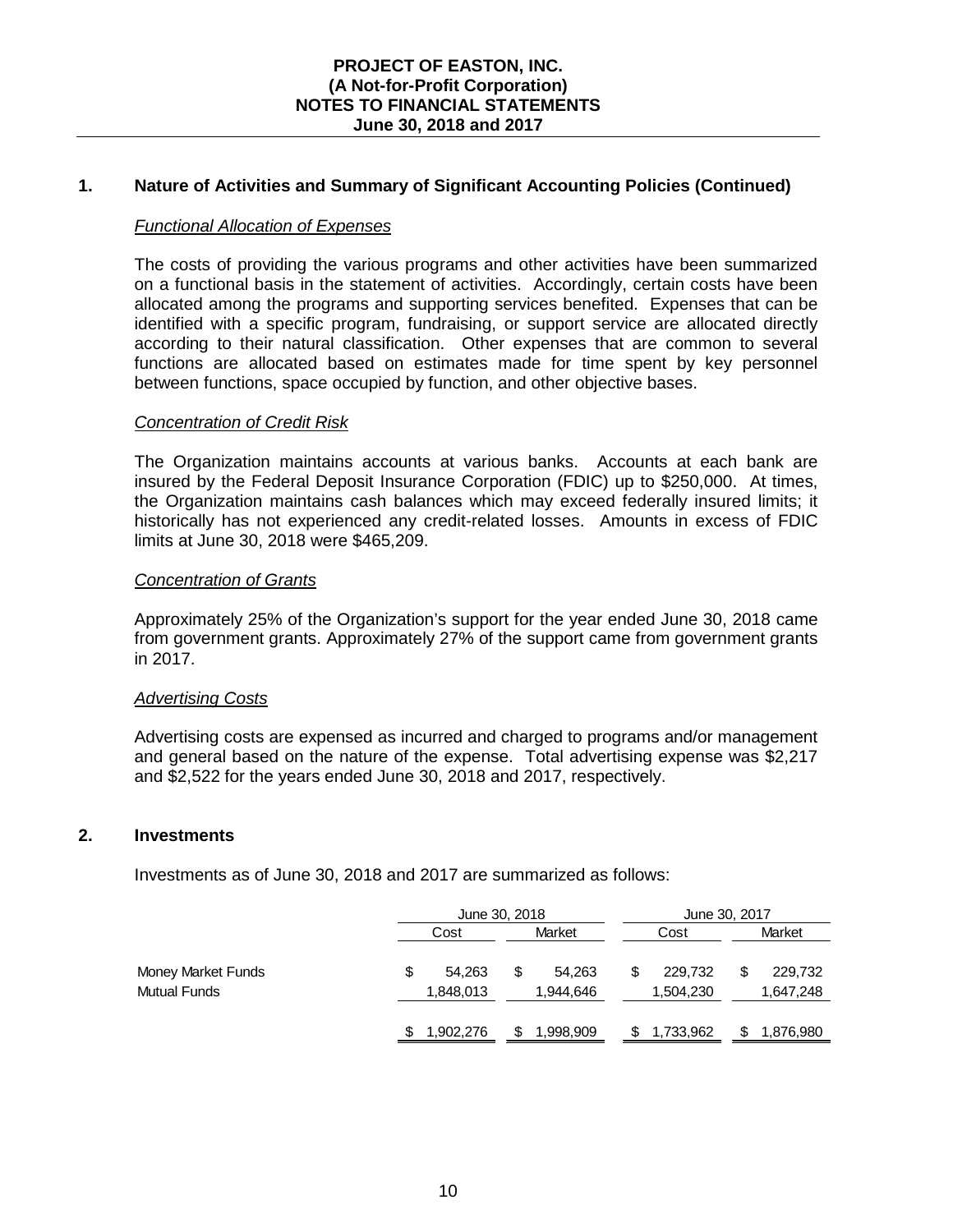## **2. Investments (Continued)**

The following schedule summarized the investment return and its classification in the statements of activities for the year ended June 30, 2018 and 2017.

|                                                                             | <b>June 30,</b> |         |    |         |  |  |  |
|-----------------------------------------------------------------------------|-----------------|---------|----|---------|--|--|--|
|                                                                             |                 | 2018    |    | 2017    |  |  |  |
|                                                                             |                 |         |    |         |  |  |  |
| Interest and Dividends                                                      | \$              | 47,951  | \$ | 36,680  |  |  |  |
| <b>Realized Gains</b>                                                       |                 | 1,716   |    | 80,910  |  |  |  |
| Unrealized Gains                                                            |                 | 54,605  |    | 33,812  |  |  |  |
| Fees                                                                        |                 | (9,683) |    | (8,586) |  |  |  |
| <b>Investment Return - Long Term</b>                                        |                 |         |    |         |  |  |  |
| Investments                                                                 | \$              | 94,589  | \$ | 142,816 |  |  |  |
| Interest/Dividend Income from Operations<br>Realized (Loss)/Gain on Donated |                 | 195     |    | 124     |  |  |  |
| <b>Stocks Sold</b>                                                          |                 | (2,024) |    | 825     |  |  |  |
| <b>Investment Return Reported</b>                                           |                 |         |    |         |  |  |  |
| on Statement of Activities                                                  | \$              | 92,760  | \$ | 143,765 |  |  |  |

## **3. Contributions Receivable**

Contributions receivable as of June 30, 2018 and 2017 are as follows:

|                                       | June 30, |        |    |        |  |  |  |
|---------------------------------------|----------|--------|----|--------|--|--|--|
|                                       |          | 2018   |    | 2017   |  |  |  |
|                                       |          |        |    |        |  |  |  |
| Due in less than one year             | \$       | 41,102 | \$ | 47,524 |  |  |  |
| Due in one to five years              |          |        |    |        |  |  |  |
| <b>Total Contributions Receivable</b> |          | 41,102 |    | 47,524 |  |  |  |
| Less: Allowance for uncollectibles    |          | 4,000  |    | 4,000  |  |  |  |
| Net Contributions Receivable          |          | 37,102 |    | 43,524 |  |  |  |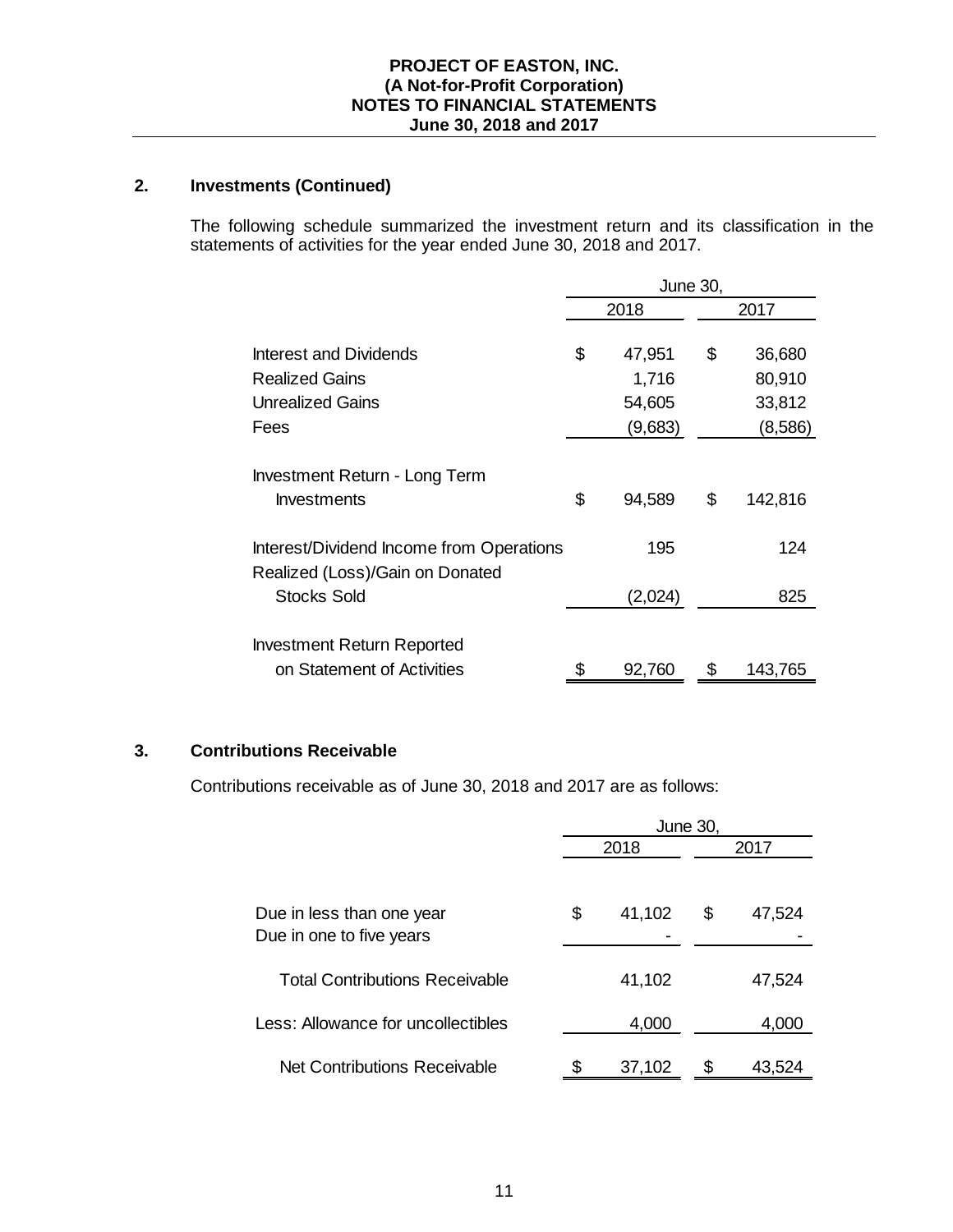## **4. Property and Equipment**

Property and equipment as of June 30, 2018 and 2017 consist of the following:

|                                   | June 30.     |         |    |             |    |              |             |           |  |  |
|-----------------------------------|--------------|---------|----|-------------|----|--------------|-------------|-----------|--|--|
|                                   |              | 2018    |    | 2017        |    |              |             |           |  |  |
|                                   |              |         |    | Temporarily |    |              | Temporarily |           |  |  |
|                                   | Unrestricted |         |    | Restricted  |    | Unrestricted | Restricted  |           |  |  |
| Land                              | \$           |         | \$ | 237.300     | \$ |              | \$          | 237.300   |  |  |
| <b>Building</b>                   |              |         |    | 1,152,644   |    |              |             | 1,152,644 |  |  |
| Leasehold Improvements            |              | 53.894  |    |             |    | 54.194       |             |           |  |  |
| Furniture, Fixtures and Equipment |              | 114.629 |    |             |    | 114.629      |             |           |  |  |
| <b>Equipment Deposit</b>          |              |         |    |             |    |              |             |           |  |  |
|                                   |              | 168,523 |    | 1,389,944   |    | 168,823      |             | 1,389,944 |  |  |
| Less: Accumulated Depreciation    |              | 150,243 |    | 332,972     |    | 138,898      |             | 303,929   |  |  |
|                                   |              | 18,280  | S  | 1,056,972   |    | 29,925       | S           | 1,086,015 |  |  |
|                                   |              |         |    |             |    |              |             |           |  |  |

Depreciation charged to expense was \$40,688 and \$42,465 for the years ended June 30, 2018 and 2017, respectively. See Note 10 regarding the temporarily restricted portion of Property and Equipment.

## **5. Line of Credit**

The Organization has an unsecured bank line of credit available up to a maximum credit limit of \$150,000, due on demand, which expires December 31, 2018. As of June 30, 2018 and 2017 there was no outstanding balance.

## **6. Leases**

The Organization leases property at 320 Ferry Street, Easton, PA from St. John's Lutheran church for general operating purposes. The lease term was renewed for 1 year and extends through June 30, 2018 and requires payments of \$965 per month. Rent expense for this lease was \$11,580 and \$11,580 for the years ended June 30, 2018 and 2017, respectively. The Organization also leases office equipment under long-term operating lease agreements. Operating lease expense was \$12,316 and \$11,379 for the years ended June 30, 2018 and 2017, respectively.

Minimum lease payments under these leases are as follows:

| Year ending June 30, |              |
|----------------------|--------------|
| 2019                 | \$<br>21,624 |
| 2020                 | 9,918        |
| 2021                 | 9,540        |
| 2022                 | 2,385        |
|                      |              |
|                      | \$<br>43,467 |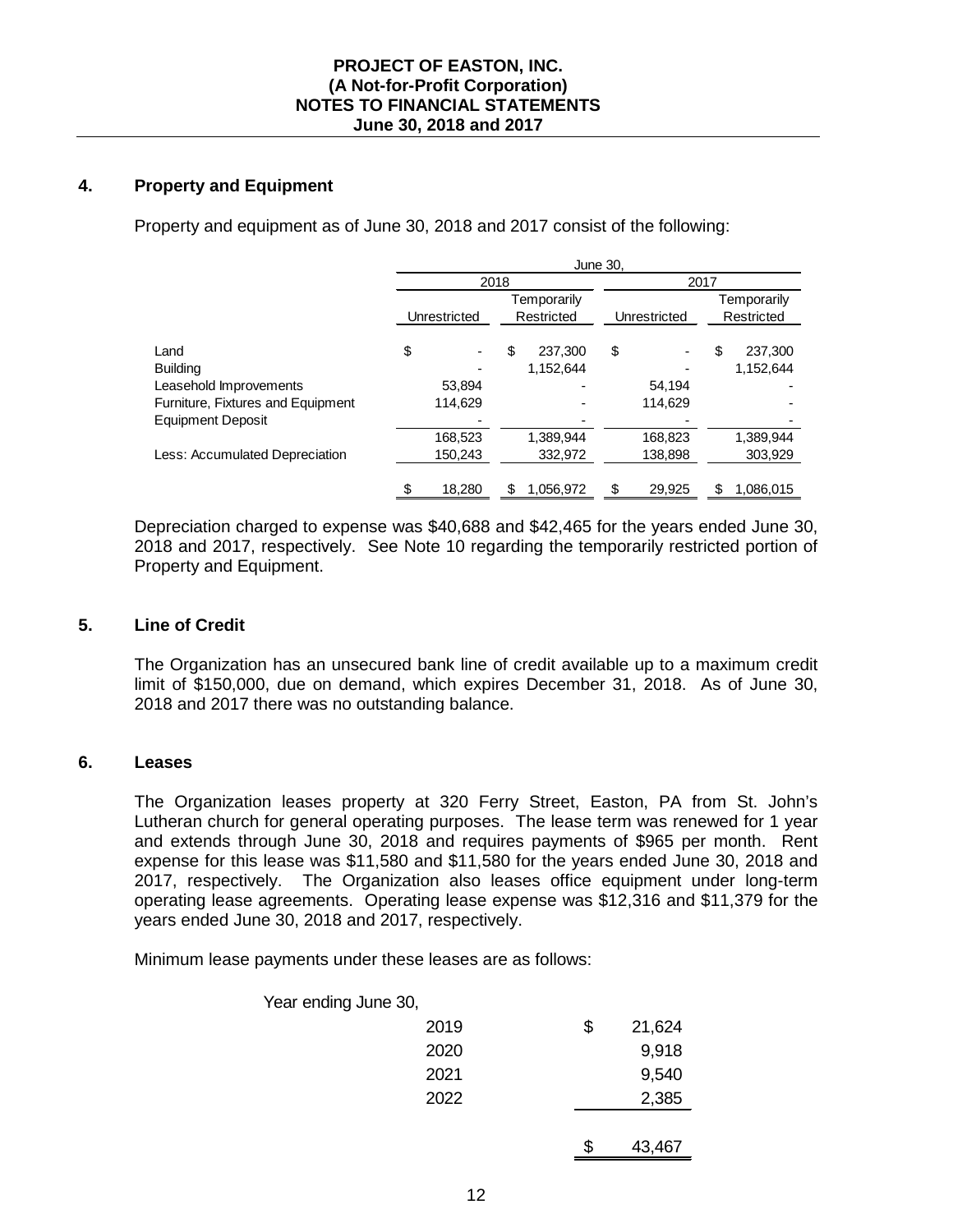#### **7. Restricted Net Assets**

For the years ended June 30, 2018 and 2017, temporarily restricted net asset activity consisted of the following:

|                                      | <b>Balance</b> |              |    |         |                     | Released from | <b>Balance</b> |               |
|--------------------------------------|----------------|--------------|----|---------|---------------------|---------------|----------------|---------------|
|                                      |                | July 1, 2017 |    | Revenue | <b>Restrictions</b> |               |                | June 30, 2018 |
|                                      |                |              |    |         |                     |               |                |               |
| Easton Middle School Success Program | \$             | 12,500       | \$ | 13,500  | \$                  | (12,500)      | \$             | 13,500        |
| Sizzle                               |                | 22,421       |    | 70,000  |                     | (73, 421)     |                | 19,000        |
| Pre K Early Childhood Education      |                | 21,357       |    | 27,000  |                     | (45, 430)     |                | 2,927         |
| Literacy                             |                | 17,500       |    | 16,000  |                     | (17,500)      |                | 16,000        |
| Success Academy                      |                | 50,000       |    | 100,000 |                     | (91, 883)     |                | 58,117        |
| Simply Savory                        |                | 750          |    | 500     |                     | (750)         |                | 500           |
| <b>FEMA</b>                          |                | 2,034        |    |         |                     | (2,034)       |                |               |
| Gift Cards-Food Pantry               |                |              |    | 14,164  |                     | (1, 917)      |                | 12,247        |
| <b>Food Pantry</b>                   |                |              |    | 3,000   |                     |               |                | 3,000         |
| Assist                               |                |              |    | 1,000   |                     |               |                | 1,000         |
| <b>Ferry Street Building</b>         |                | 1,086,015    |    |         |                     | (29,043)      |                | 1,056,972     |
| Realized/Unrealized Gain and Unspent |                |              |    |         |                     |               |                |               |
| Income from Endowment                |                | 202,200      |    | 90,998  |                     | (30, 720)     |                | 262,478       |
|                                      |                |              |    |         |                     |               |                |               |
|                                      |                | 1,414,777    | S  | 336,162 | S                   | (305,198)     | S              | 1,445,741     |

|                                                                                   | Balance<br>July 1, 2016 |                            | Revenue |                            | Released from<br><b>Restrictions</b> |                                   | Balance<br>June 30, 2017 |                            |
|-----------------------------------------------------------------------------------|-------------------------|----------------------------|---------|----------------------------|--------------------------------------|-----------------------------------|--------------------------|----------------------------|
| Easton Middle School Success Program<br>Sizzle<br>Pre K Early Childhood Education | \$                      | 27.500<br>10.000<br>19.278 | \$      | 25,000<br>81,500<br>34.500 | \$                                   | (40,000)<br>(69,079)<br>(32, 421) | \$                       | 12,500<br>22,421<br>21,357 |
| Literacy<br>Success Academy<br>Simply Savory                                      |                         |                            |         | 17.500<br>100,000<br>750   |                                      | (50,000)                          |                          | 17,500<br>50,000<br>750    |
| <b>FEMA</b><br><b>Ferry Street Building</b>                                       |                         | 1.115.058                  |         | 9,567                      |                                      | (7,533)<br>(29,043)               |                          | 2,034<br>1,086,015         |
| Realized/Unrealized Gain and Unspent<br>Income from Endowment                     |                         | 139.333                    |         | 138,867                    |                                      | (76,000)                          |                          | 202,200                    |
|                                                                                   | \$                      | 1,311,169                  | S       | 407,684                    | \$                                   | (304,076)                         | S                        | 1.414.777                  |

Permanently restricted net assets are restricted to investment in perpetuity, the income from which is expendable to support the programs of the Organization. Permanently restricted net assets totaled \$1,366,742 at June 30, 2018 and 2017.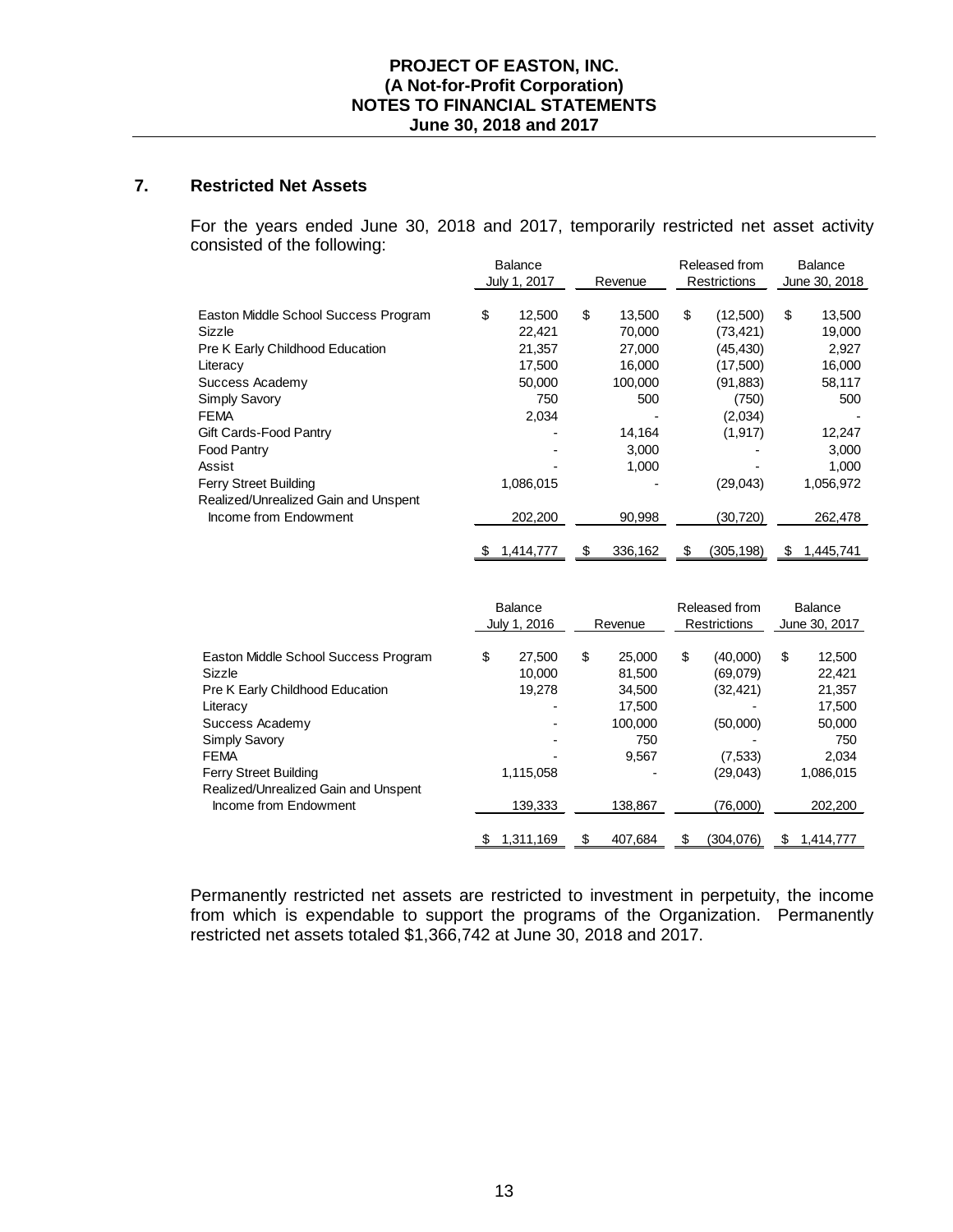## **8. Endowment Fund**

The Organization's endowment consists of one fund established for the purpose of supporting programs, services, and building operations of the Organization. As required by accounting principles generally accepted in the United States of America, net assets associated with endowment funds are classified and reported based on the existence or absence of donor-imposed restrictions.

#### *Interpretation of Relevant Law*

The Organization follows Commonwealth of Pennsylvania law and its own governing documents with respect to the management of endowment funds. In the absence of donor restrictions, the net appreciation on a donor-restricted endowment fund is spendable. As a result of this interpretation, the Organization classifies as permanently restricted net assets (a) the original value of gifts donated to the permanent endowment; (b) the original value of subsequent gifts to the permanent endowment; and (c) accumulations to the permanent endowment made in accordance with the direction of the applicable donor gift instrument at the time the accumulation is added to the fund. The remaining portion of the donor-restricted endowment fund that is not classified in permanently restricted net assets is classified as temporarily restricted net assets until those amounts are appropriated for expenditure by the Organization.

## *Endowment Return Objectives, Risk Parameters and Strategies*

The goal of the investment and spending policy is for the productivity of the endowment funds to strike a balance between preserving and growing principal on one hand, and supporting a spending policy that sustains the Organization's mission on the other hand. The fund is to be managed in a prudent manner. The investment objectives are to: (a) maximize contributions to the ProJeCt's operating and capital needs, (b) maintain the principal of endowment gifts and endeavor to protect the assets from erosion of purchasing power, and (c) maintain an asset allocation mix of 50-70% equities and 30- 50% fixed income and cash and cash equivalents. Direct investment in securities of companies whose products or operating philosophies are contrary to the value of "service to humanity" is to be avoided.

## *Spending Policy*

The Organization follows "Total Return Policy" guidelines as established under Pennsylvania Act 141 and as adopted by the Board of Directors. The Organization's policy will be to distribute annually between two and seven percent (allowable "Total Return Policy" range) of the trailing three fiscal year average of the endowment's total asset value. The Board of Directors, with input from management and the finance committee, will establish annually the percentage to be adopted for distribution.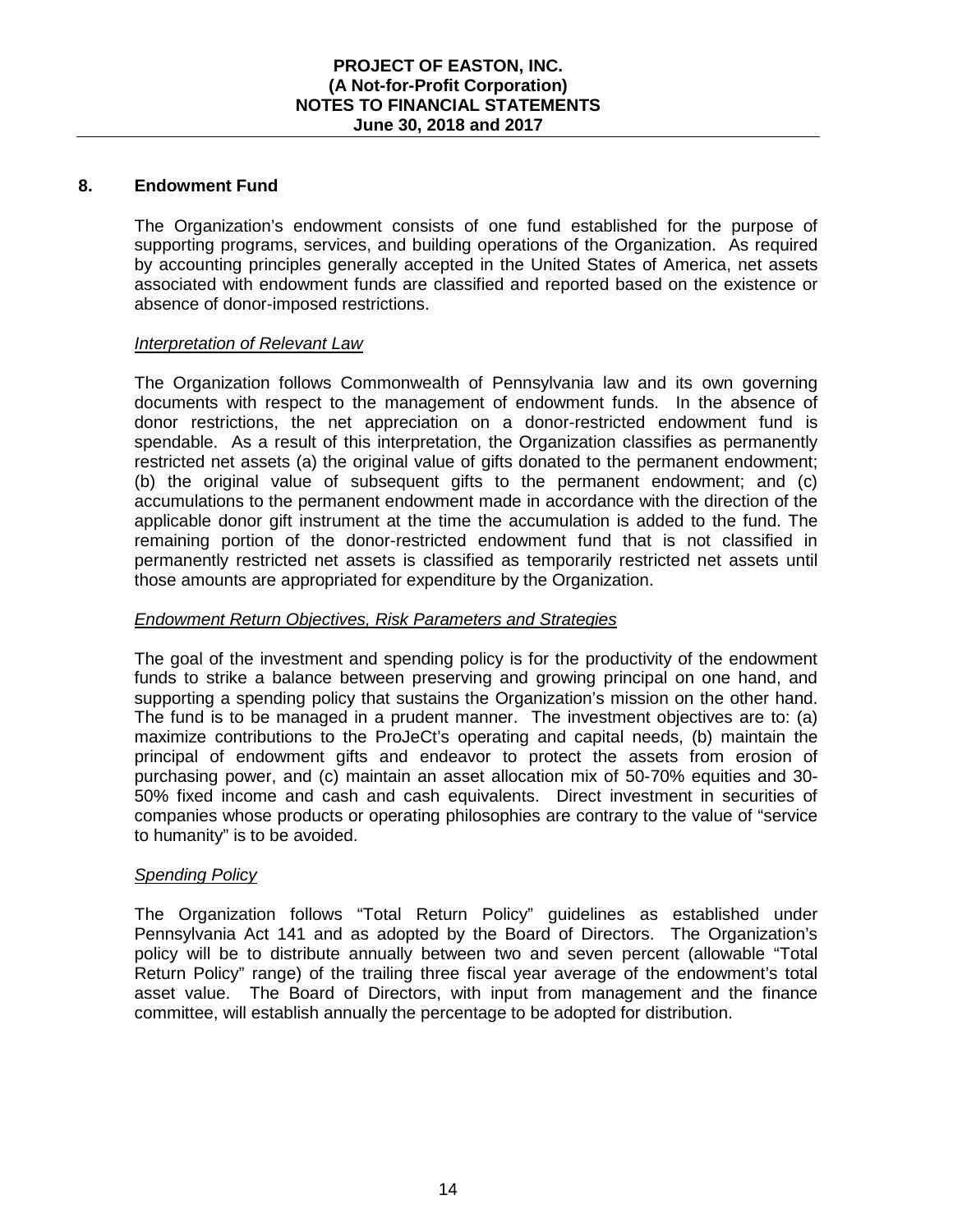## **8. Endowment Fund (Continued)**

The composition of net assets and the changes in endowment net assets as of June 30, 2018 and 2017 are as follows:

|                                                     | Temporarily<br>Restricted |          | Permanently<br>Restricted |           | Total           |  |
|-----------------------------------------------------|---------------------------|----------|---------------------------|-----------|-----------------|--|
| Endowment Net Assets, July 1, 2017<br>Contributions | \$                        | 202,200  | \$.                       | 1,366,742 | \$<br>1,568,942 |  |
| Investment Income                                   |                           | 32,240   |                           |           | 32,240          |  |
| <b>Net Appreciation</b>                             |                           | 58,758   |                           |           | 58,758          |  |
| Amounts Released for Operations                     |                           | (30,720) |                           |           | (30, 720)       |  |
| Endowment Net Assets, June 30, 2018                 | S                         | 262,478  | \$                        | 1,366,742 | \$<br>1,629,220 |  |
|                                                     | Temporarily<br>Restricted |          | Permanently<br>Restricted |           | Total           |  |
| Endowment Net Assets, July 1, 2016<br>Contributions | \$                        | 139,333  | S                         | 1,366,742 | \$<br>1,506,075 |  |
| Investment Income                                   |                           | 24,815   |                           |           | 24,815          |  |
| Net Appreciation                                    |                           | 114,052  |                           |           | 114,052         |  |
|                                                     |                           |          |                           |           |                 |  |
| <b>Amounts Released for Operations</b>              |                           | (76,000) |                           |           | (76,000)        |  |

## **9. Fair Value Measurements**

Financial Accounting Standards Board ASC 820-10, establishes a framework for measuring fair value. That framework provides a fair value hierarchy that prioritizes the inputs to valuation techniques used to measure fair value. The hierarchy gives the highest priority to unadjusted quoted prices in active markets for identical assets or liabilities (level 1 measurements) and the lowest priority to unobservable inputs (level 3 measurements). The three levels of the fair value hierarchy under FASB ASC 820-10 are described below:

Level 1 Inputs to the valuation methodology are unadjusted quoted prices for identical assets or liabilities in active markets that the Organization has the ability to access.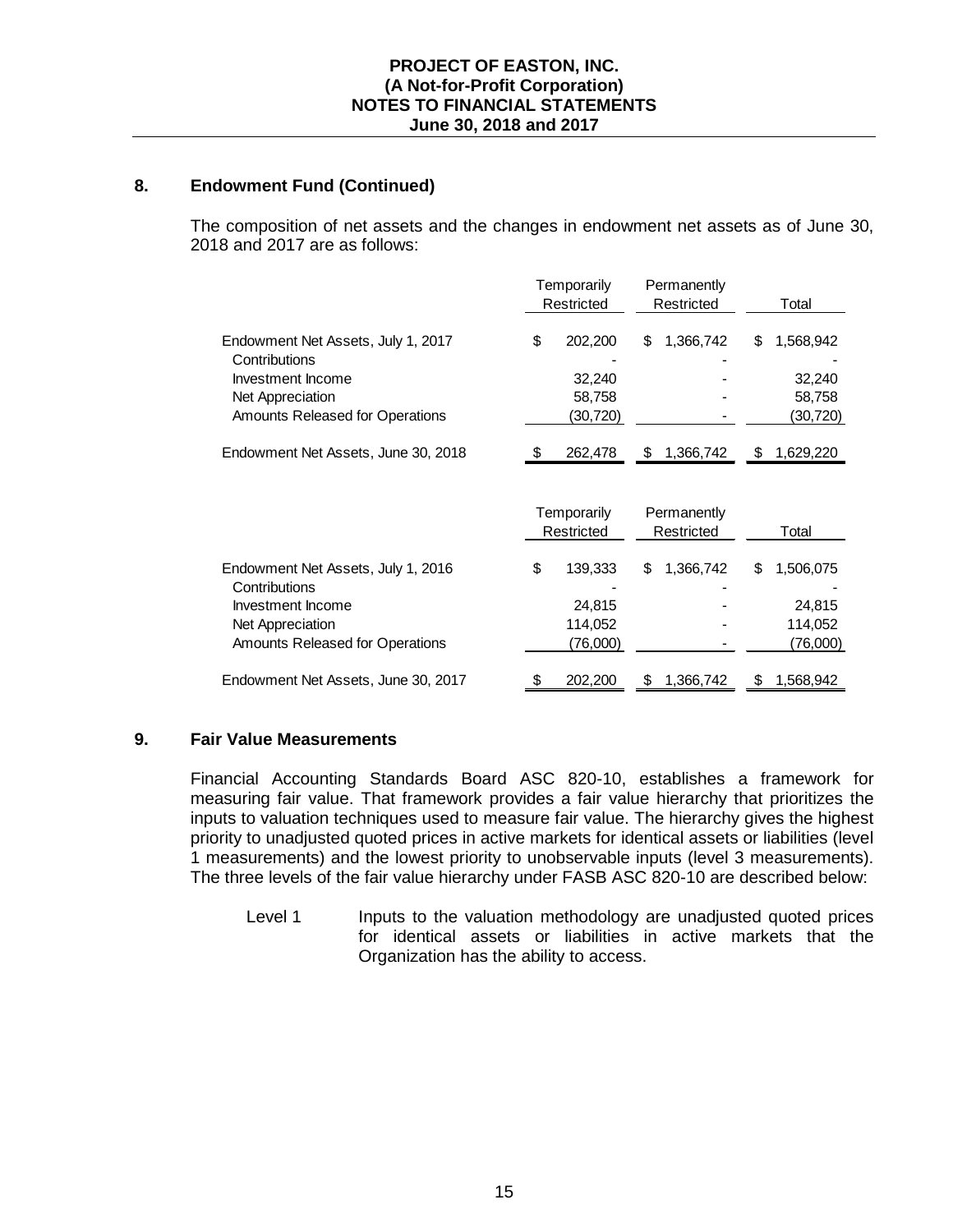# **9. Fair Value Measurements (Continued)**

- Level 2 **Inputs to the valuation methodology include:** 
	- Quoted prices for similar assets or liabilities in active markets;
	- Quoted prices for identical or similar assets or liabilities in inactive markets;
	- Inputs other than quoted prices that are observable for the asset or liability;
	- Inputs that are derived principally from or corroborated by observable market data by correlation or other means.

If the asset or liability has a specified (contractual) term, the Level 2 input must be observable for substantially the full term of the asset or liability.

Level 3 Inputs to the valuation methodology are unobservable, are significant to the fair value measurement and include management's judgments about the assumptions market management's judgments about the assumptions market participants would use in pricing the asset or liability.

The asset's or liability's fair value measurement level within the fair value hierarchy is based on the lowest level of any input that is significant to the fair value measurement. Investments classified within Level 3 whose fair value measurements consider several inputs may include Level 1 and/or Level 2 inputs as components of the overall fair value measurement. Valuation techniques used need to maximize the use of observable inputs and minimize the use of unobservable inputs.

Following is a description of the valuation methodologies used for assets measured at fair value. There have been no changes in the methodologies used at June 30, 2018.

*Mutual funds – bond funds and equity funds:* Valued at the net asset value ("NAV") of shares held by the Organization at year end.

The methods described above may produce a fair value calculation that may not be indicative of net realizable value or reflective of future fair values. Furthermore, while the Organization believes its valuation methods are appropriate and consistent with other market participants, the use of different methodologies or assumptions to determine the fair value of certain financial instruments could result in a different fair value measurement at the reporting date.

There were no transfers between Level 1, Level 2, and Level 3 investments in 2018 and 2017. Transfers are recognized at the end of the reporting period.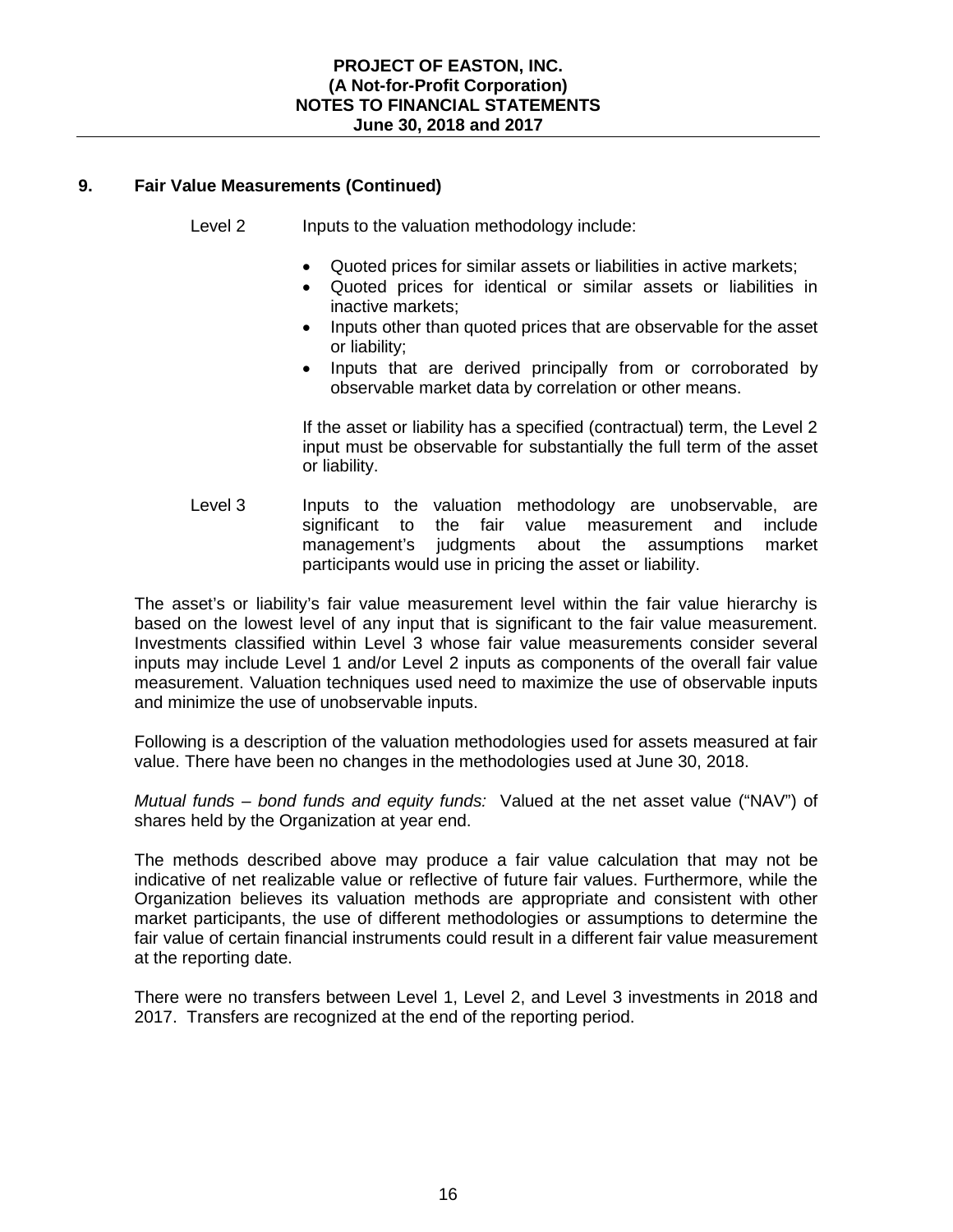## **9. Fair Value Measurements (Continued)**

The following table sets forth by level, within the fair value hierarchy, the Organization's assets at fair value as of June 30, 2018 and 2017:

|                                   | Assets at Fair Value as of June 30, 2018 |         |         |              |  |  |  |
|-----------------------------------|------------------------------------------|---------|---------|--------------|--|--|--|
|                                   | Level 1                                  | Level 2 | Level 3 | Total        |  |  |  |
| <b>Money Market Funds</b>         | \$<br>54,263                             | \$      | \$      | \$<br>54,263 |  |  |  |
| <b>Investments - Mutual Funds</b> |                                          |         |         |              |  |  |  |
| Bond Funds:                       |                                          |         |         |              |  |  |  |
| High Yield Bond                   |                                          |         |         |              |  |  |  |
| Intermediate-term Bond            | 646,403                                  |         |         | 646,403      |  |  |  |
| Nontraditional Bond               | 63,687                                   |         |         | 63,687       |  |  |  |
| Short-term Bond                   | 19,653                                   |         |         | 19,653       |  |  |  |
| Equity Funds:                     |                                          |         |         |              |  |  |  |
| Foreign Large Blend               | 145,954                                  |         |         | 145,954      |  |  |  |
| Foreign Large Growth              | 20,190                                   |         |         | 20,190       |  |  |  |
| Foreign Large Value               | 142,862                                  |         |         | 142,862      |  |  |  |
| Large Blend                       | 530,466                                  |         |         | 530,466      |  |  |  |
| Multialternative                  | 68,126                                   |         |         | 68,126       |  |  |  |
| Options-Based                     | 70,536                                   |         |         | 70,536       |  |  |  |
| Small Growth                      | 63,298                                   |         |         | 63,298       |  |  |  |
| Small Value                       | 61,127                                   |         |         | 61,127       |  |  |  |
| <b>World Allocation</b>           | 112,344                                  |         |         | 112,344      |  |  |  |
|                                   |                                          |         |         |              |  |  |  |
| Total Assets at Fair Value        | \$1,998,909                              |         |         | \$1,998,909  |  |  |  |

|                                   | Assets at Fair Value as of June 30, 2017 |         |         |                |  |  |  |
|-----------------------------------|------------------------------------------|---------|---------|----------------|--|--|--|
|                                   | Level 1                                  | Level 2 | Level 3 | Total          |  |  |  |
|                                   |                                          |         |         |                |  |  |  |
| <b>Money Market Funds</b>         | 229,732<br>S                             | \$      | \$      | 229,732<br>\$. |  |  |  |
| <b>Investments - Mutual Funds</b> |                                          |         |         |                |  |  |  |
| Bond Funds:                       |                                          |         |         |                |  |  |  |
| High Yield Bond                   | 61,772                                   |         |         | 61,772         |  |  |  |
| Intermediate-term Bond            | 461,683                                  |         |         | 461,683        |  |  |  |
| Nontraditional Bond               |                                          |         |         |                |  |  |  |
| Short-term Bond                   | 19,439                                   |         |         | 19,439         |  |  |  |
| Equity Funds:                     |                                          |         |         |                |  |  |  |
| Foreign Large Blend               | 133,764                                  |         |         | 133,764        |  |  |  |
| Foreign Large Growth              | 63,689                                   |         |         | 63,689         |  |  |  |
| Foreign Large Value               | 138,910                                  |         |         | 138,910        |  |  |  |
| Large Blend                       | 436,924                                  |         |         | 436,924        |  |  |  |
| Multialternative                  | 154,641                                  |         |         | 154,641        |  |  |  |
| Options-Based                     | 69,075                                   |         |         | 69,075         |  |  |  |
| Small Growth                      | 53,836                                   |         |         | 53,836         |  |  |  |
| <b>Small Value</b>                | 53,515                                   |         |         | 53,515         |  |  |  |
| <b>World Allocation</b>           |                                          |         |         |                |  |  |  |
| <b>Total Assets at Fair Value</b> | \$1,876,980                              | S       |         | \$1,876,980    |  |  |  |